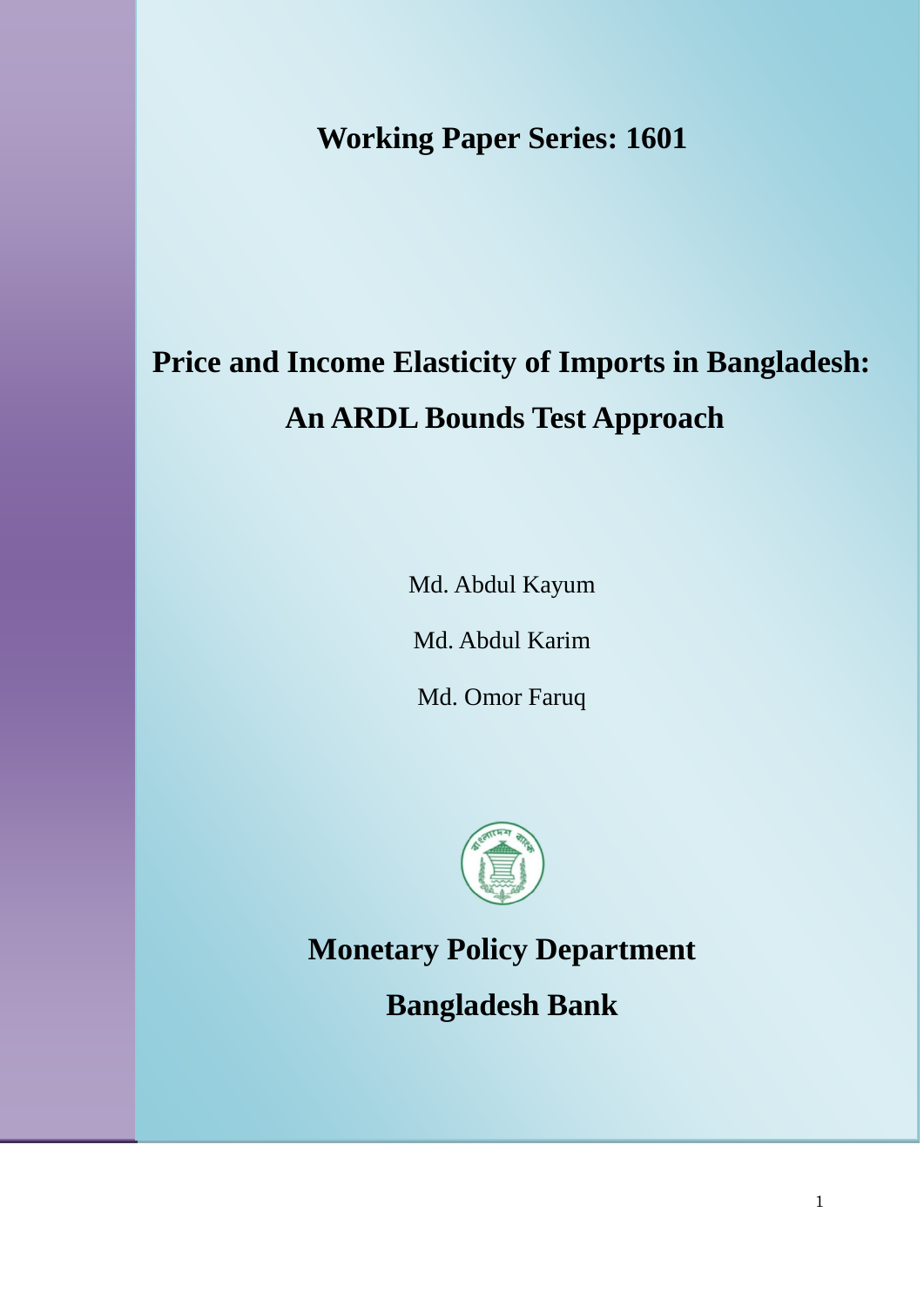# **Price and Income Elasticity of Imports in Bangladesh: An ARDL Bounds Test Approach**

Md. Abdul Kayum\* Md. Abdul Karim\*\* Md. Omor Faruq\*\*

<sup>\*</sup> Means Deputy General Manager and \*\* denotes Joint Director in the Monetary Policy Department of Bangladesh Bank. The views expressed here, however, are authors' own and do not necessarily reflect those of the central bank. Contact persons email address is omar.faruq@bb.org.bd.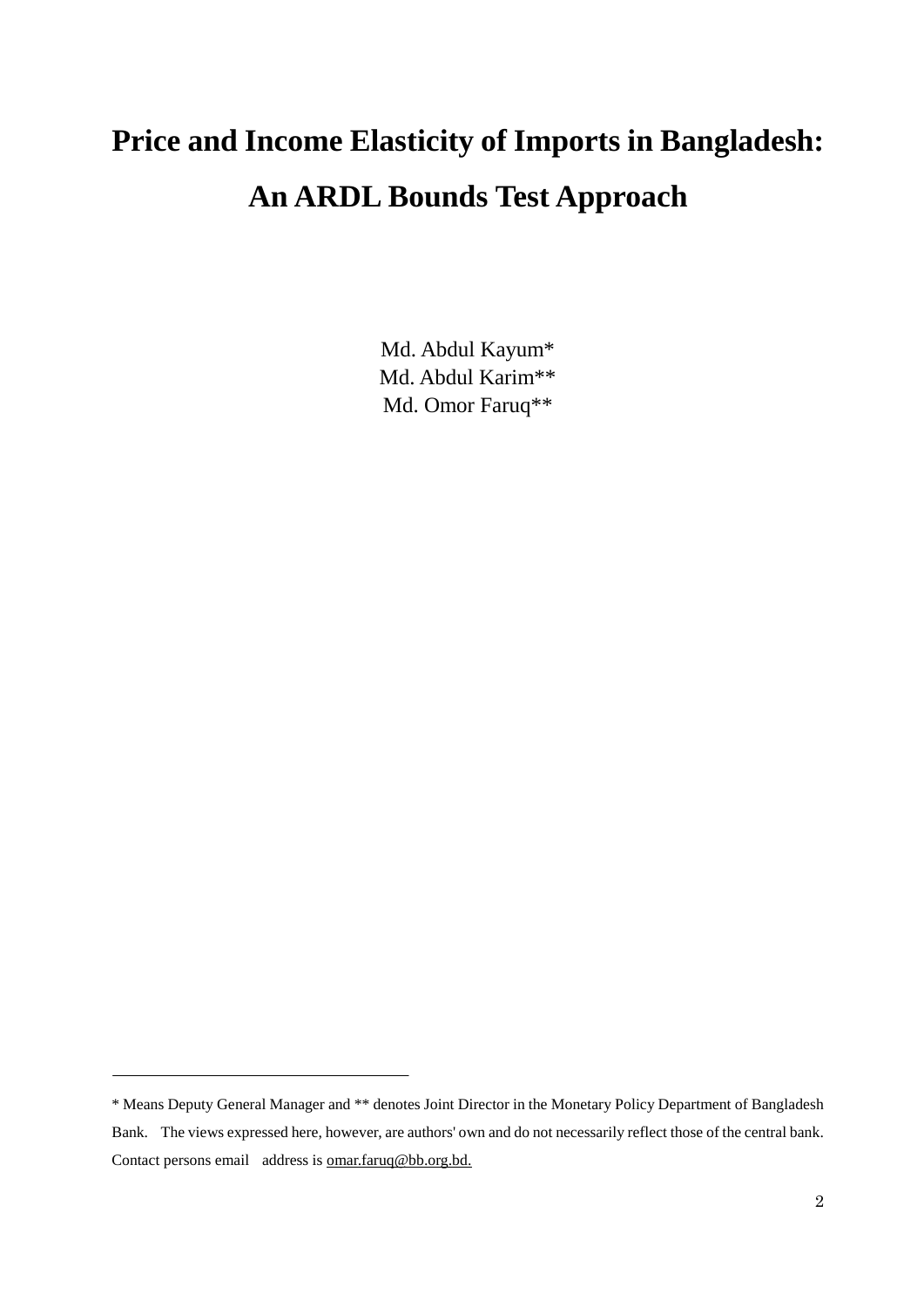# **Abstract**

The primary objective of the paper is to examine the long-run price and income elasticity of import demand in Bangladesh over 1977-2015. This study uses a relatively recent cointegration test, the bounds test, based on the estimation of an unrestricted error-correction model . The result shows that the long run income elasticity of import demand is 1.54, suggesting a rise in import if income increases. The long run price elasticity is -0.73, which indicates a fall in import if the price increases. Additionally, the estimated short run elasticity of imports with respect to income and the relative price are 1.18 and -0.58, respectively, vindicating the similar direction of import demand in response to income and price in both the long and short run. The coefficient of the error correction term is - 0.72, which indicates that it takes less than two years for the long run relationship to restore after a shock that deviates the relationship. Thus, this study has policy implications for the imports in Bangladesh as well as in other developing nation.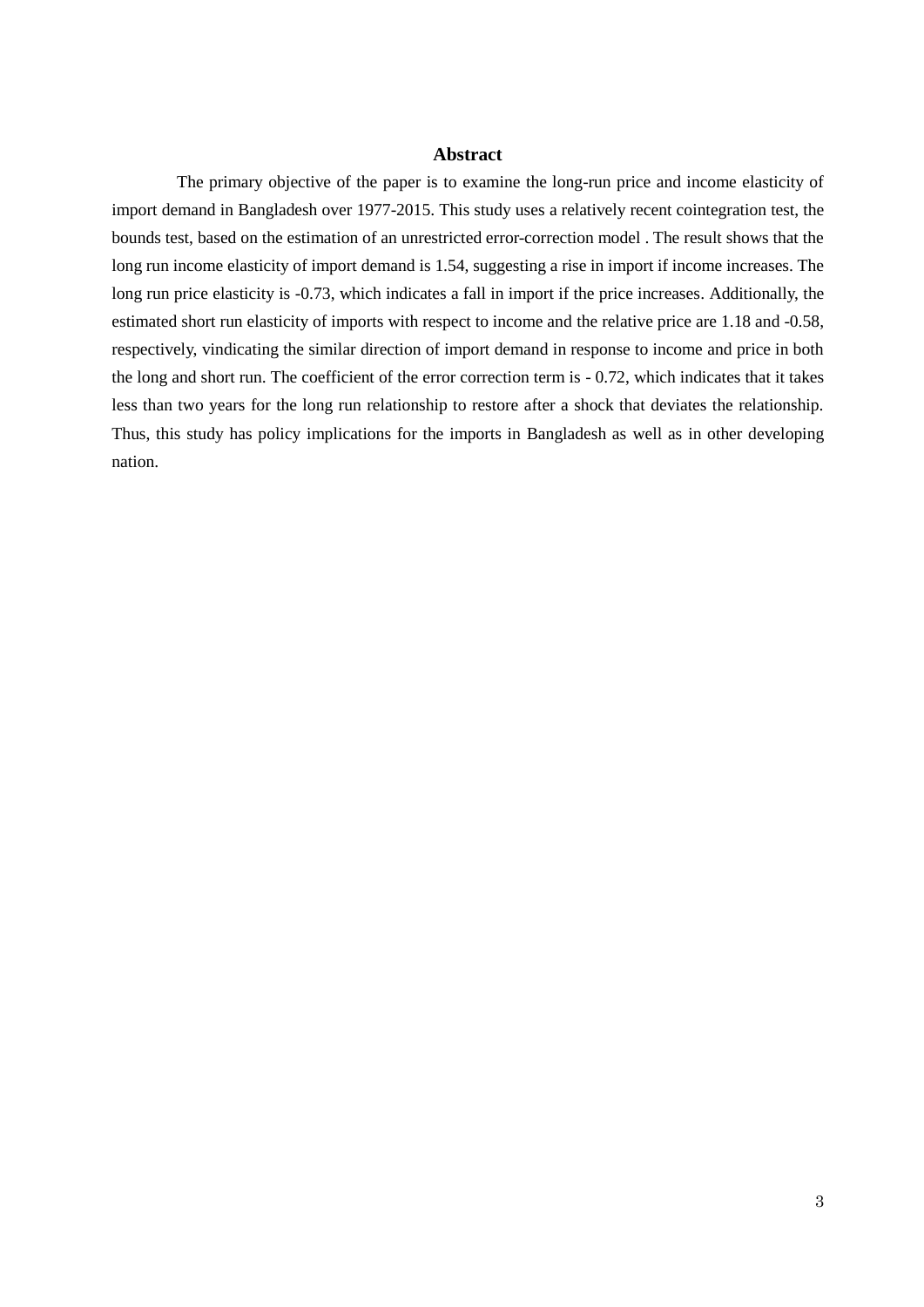# **1. Introduction**

Import is one of the predominant components of international trade and plays an important role in a country's economic growth, employment generation and development. Bangladesh is a developing country. Its current account is open and capital account is being liberalized gradually. International trade can, therefore, play a significant role in its economic development. Studies on the topic of international trade can broadly be divided into two categories. One is in favor of export-led growth and other concludes that imports are helpful for achieving growth and development (Ali Amjad et. al., 2013). However, these have remained a topic of debate so far and demand an empirical investigation in the Bangladeshi scenario. Any policy issues regarding international trade will, therefore, require a critical, judicious evaluation. Understanding how import flows react to changing economic conditions in a country is necessary for formulating trade and exchange rate policies. There is a widespread agreement that imports generally react more swiftly than exports, resulting in short run current account imbalances.

Estimation of import demand functions has always been an active area of research. The reason is the concern of policy makers for the resolution of trade deficits and volatility in exchange rates and thereby to design effective trade policies. Import demand function investigation has implications for a wide range of important macro-economic policy issues. These include the impact of expenditure-switching through exchange rate management and commercial policy on a country's trade balance.

The relative price/price ratio (imported goods price/domestically produced goods price) plays a significant role in the determination of trade flows and policies of devaluation as a way to correct trade imbalance (Reinhart, 1995). The role of income elasticity of imports is as important as its price elasticity. If in a two-country model, prices are constant and income growth is the same in both countries, then the trade balance between them can still change over time if their respective income elasticity of demand for import differs. It indicates that income elasticity of import demand is also an important policy variable (Johnson, 1958). The estimation of import demand functions is usually based on conventional demand theory, which indicates that the quantity of imports demanded is a function of income, the price of the imported commodity and the price of domestic substitutes.

Empirical literature of international economics shows that many studies have investigated estimation of import demand function in the developed and developing countries. However in the context of Bangladesh, a few studies have been conducted on an aggregate import demand function. Also, these studies found different results regarding price and income elasticity of imports. Dutta and Ahmed (1999) found an inelastic import demand with respect to price (from -0.77 to -0.81) while with respect to income is highly elastic (from  $+5.70$  to  $+6.69$ ). Hussain (2000) found that, long run relative price and income elasticity are -0.94 and 1.21 respectively but short run relative price elasticity is -1.09 (which is elastic). Hoque and Yusop (2010) found that long run income is elastic (1.64 to 1.57) but short run income elasticity is very high (4.28 to 6.39). Hye & Mashkoor (2010) found that income is inelastic (0.93). It is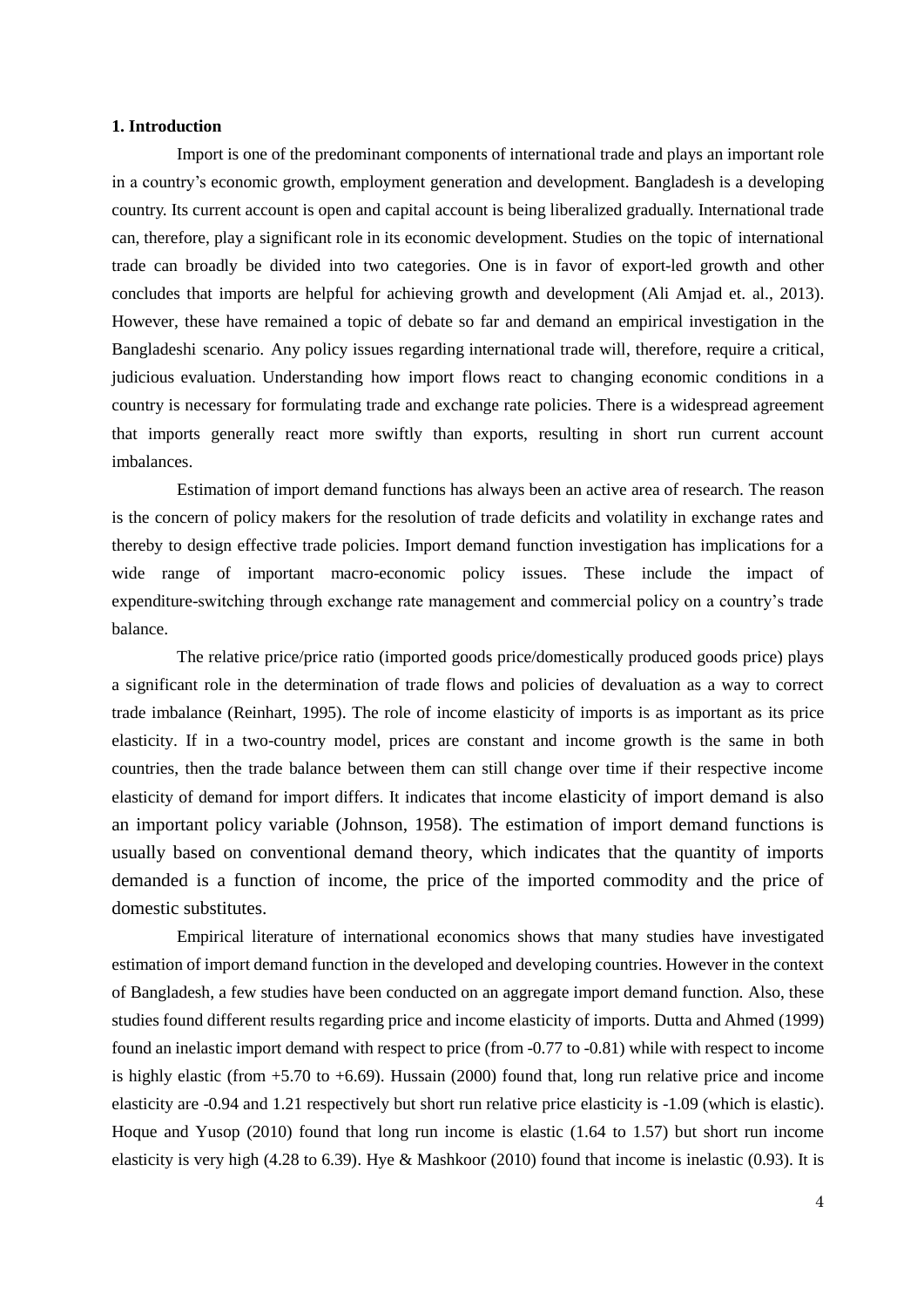clear from the above discussion that the results of earlier studies are inconclusive.

The earlier studies cannot adequately contribute to explaining the recent import demand of Bangladesh as these studies have many shortcomings. All the earlier studies focus on time period before the year 2008. Many studies suffer from methodological deficiencies such as small sample bias, improper conversion of data frequency, use of weak proxies; and found conflicting results. Zaman and Talukder estimated import demand with annual data set of only 16 years (1984-1999) using the two stage least square method. Hossain estimated import demand for annual data sample of only 22 years (1974-1996) using Engle-Granger co-integration approach. Dutta and Ahmed used quarterly data for the period of 1974-1994 and applied Johansen co-integration and error correction mechanism . Quarterly data is not available for Bangladesh for all variables for the whole sample period. Therefore, they generate quarterly data on the GDP variable following a linear interpolation method. For unit value indices of imports for the periods (1974-82 and 1991-94) they used indices of non-oil Asian developing countries as a proxy.

Hoque and Yusop used yearly data from FY1973 to FY2005. They used wholesale price index (WPI) as a proxy to domestic price index. As the total time series data for WPI of Bangladesh are unavailable, they took the average of the WPI of agricultural goods and WPI of industrial goods for Bangladesh. Hoque and Yusop, and Dutta and Ahmed found very high and surprising short run income elasticity of import (from 4.28 t0 6.69). It indicated that a 1 percent increase in income will result in about a 4-7 percent increase in import demand. They did not give any explanation for such high income elasticity of import in the short run. Similarly, their results showed that short run price elasticity of import is higher than that of the long run.. At first sight it seems to be reasonable that short run price elasticity is more volatile than long run elasticity. However, if we look into the nature and process of our import demand it is difficult for importers to change their demand in the short run as price changes but it is possible in the long run. Importers will respond to a time lag as price changes. As such, it is quite reasonable that long run elasticity will be higher compared to the short run one.

This study overcomes these shortcomings, and adopts a relatively recent approach with recent date series to reinvestigate both short run and long run import elasticity in Bangladesh. Our results are robust and consistent with import patterns of Bangladesh.

The next of the paper is organized as follows: Section 2 provides a brief description of the import scenario of Bangladesh; Section 3 discusses literature review; Section 4 analyzes the data and methodology; Section 5 describes the model specification; Section 6 is about empirical results and analysis: Section 7 provides findings and policy suggestions; and finally, Section 8 gives the concluding remarks.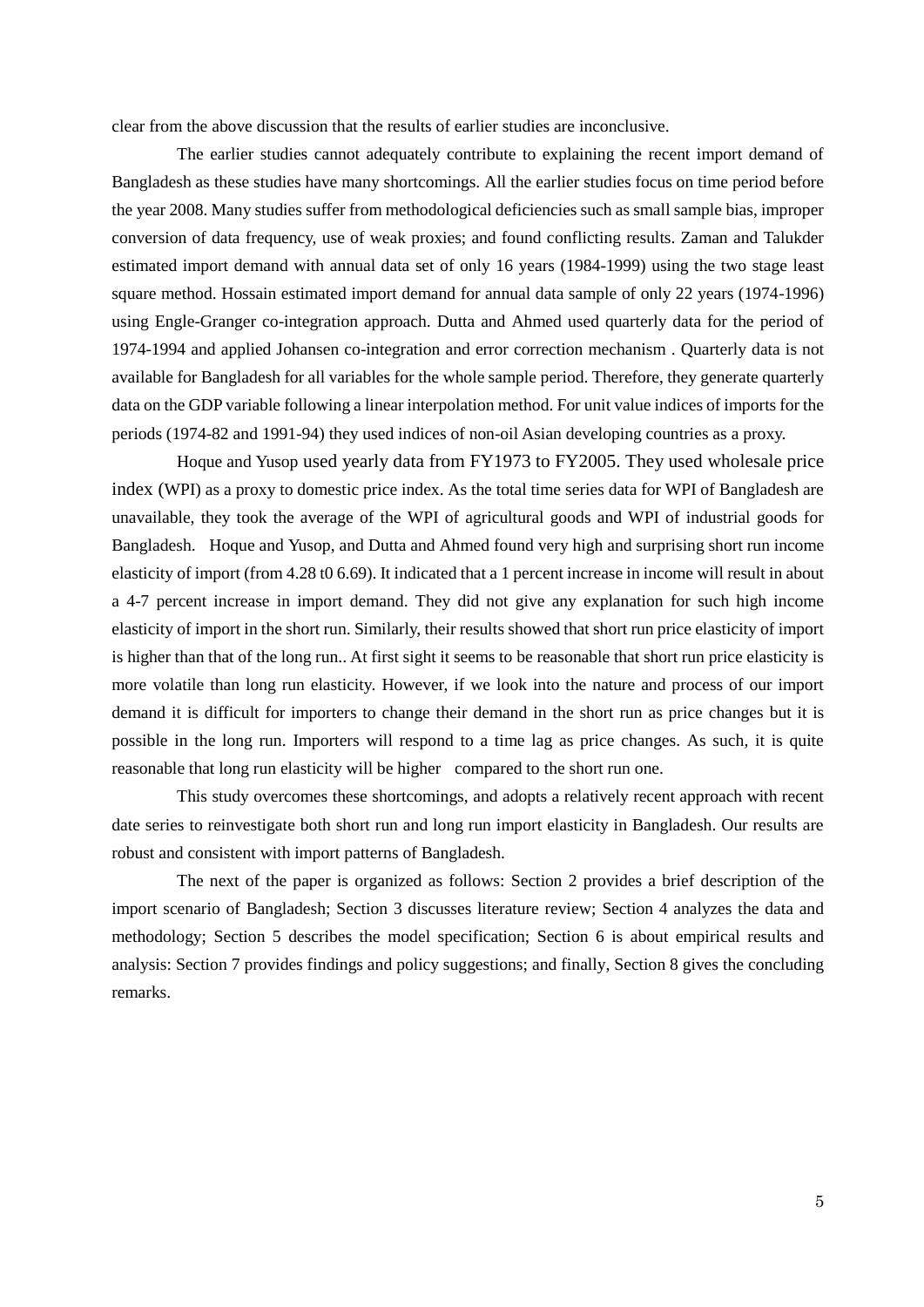#### **2. Import Scenario of Bangladesh**

The country's import volume has been increasing over time since its independence. In view of the low base of industrialization, low manufacturing levels and the non-availability of industrial raw materials, Bangladesh is heavily dependent on imports. Imports are also essential for government infrastructure development projects, industrial production and manufactured consumer goods. Import as percent of GDP rose to 24.0 in FY2015 from only 8.4 in FY1975. On the other hand, export as percent of GDP increased to 17.3 in FY2015 from 2.7 in FY1975.

| Items          | <b>FY75</b> | <b>FY80</b> | <b>FY85</b> | <b>FY90</b> | <b>FY95</b> | FY00 | <b>FY05</b> | <b>FY10</b> | $FY15^p$ |
|----------------|-------------|-------------|-------------|-------------|-------------|------|-------------|-------------|----------|
| <b>Exports</b> |             |             |             |             |             |      |             |             |          |
| as percent of  | 2.7         | 5.8         | 6.0         | 5.0         | 8.6         | 10.5 | 13.7        | 14.7        | 17.3     |
| <b>GDP</b>     |             |             |             |             |             |      |             |             |          |
| <b>Imports</b> |             |             |             |             |             |      |             |             |          |
| as percent of  | 8.4         | 17.9        | 16.5        | 12.4        | 15.4        | 17.4 | 21.8        | 23.7        | 24.0     |
| <b>GDP</b>     |             |             |             |             |             |      |             |             |          |

**Table-1: Export and Import as percent of GDP in Bangladesh**

Source: Economic Trend, Bangladesh Bank. P= provisional.

It is noteworthy to mention that export receipts of Bangladesh increased 37 times from Tk. 61 billion in FY1991 to Tk. 2,265 billion in FY2015 while imports payments increased 25 times from Tk. 125 Billion in FY1991 to Tk. 3,142 billion in FY2015 (Chart-1). However, the trade gap (export minus imports) increased over time as exports remained smaller than imports. The major import items of Bangladesh include petroleum, oil and lubricant (POL), textile and articles thereof, iron, steel and other base metals, raw cotton, plastic, rubber and articles thereof, edible oil, yarn textiles, chemicals, food grains (rice, wheat) etc. The country - wise import analysis showed that in terms of the value of total imported commodities, China occupied first position in FY15 (July-December) with 19.6 percent share and India came second position with 14.1 percent share, Singapore secured third position with 6.1 percent share followed by Malaysia (3.7 percent share) and Japan (3.6 percent share).

The composition of imports has changed slowly. The composition of our imports showed that consumer goods and intermediate goods comprise a very low share of only 13 percent in FY2015 which was 11 percent in FY2000. In contrast, investment goods consist of about 60 percent in FY2015 which was 47 percent in FY2000 (Chart-3). These investments goods are basically needed for production of export goods particularly for RMG products. RMG products comprise almost 84 percent of export earnings which are highly import-dependent and we actually make some value addition. The knitwear garments covering 49 percent share of total RMG exports have larger value addition of almost 75 percent in FY2015. Oven garments covering 51 percent share have smaller value addition of 26 percent. This indicates that the overall RMG sector has almost 50 percent value addition from imported inputs needed for RMG products. Therefore, there exists similar pattern of exports and imports in Bangladesh with a time lag. When import growth is higher, export growth is also higher and vice versa (Chart-2). Though the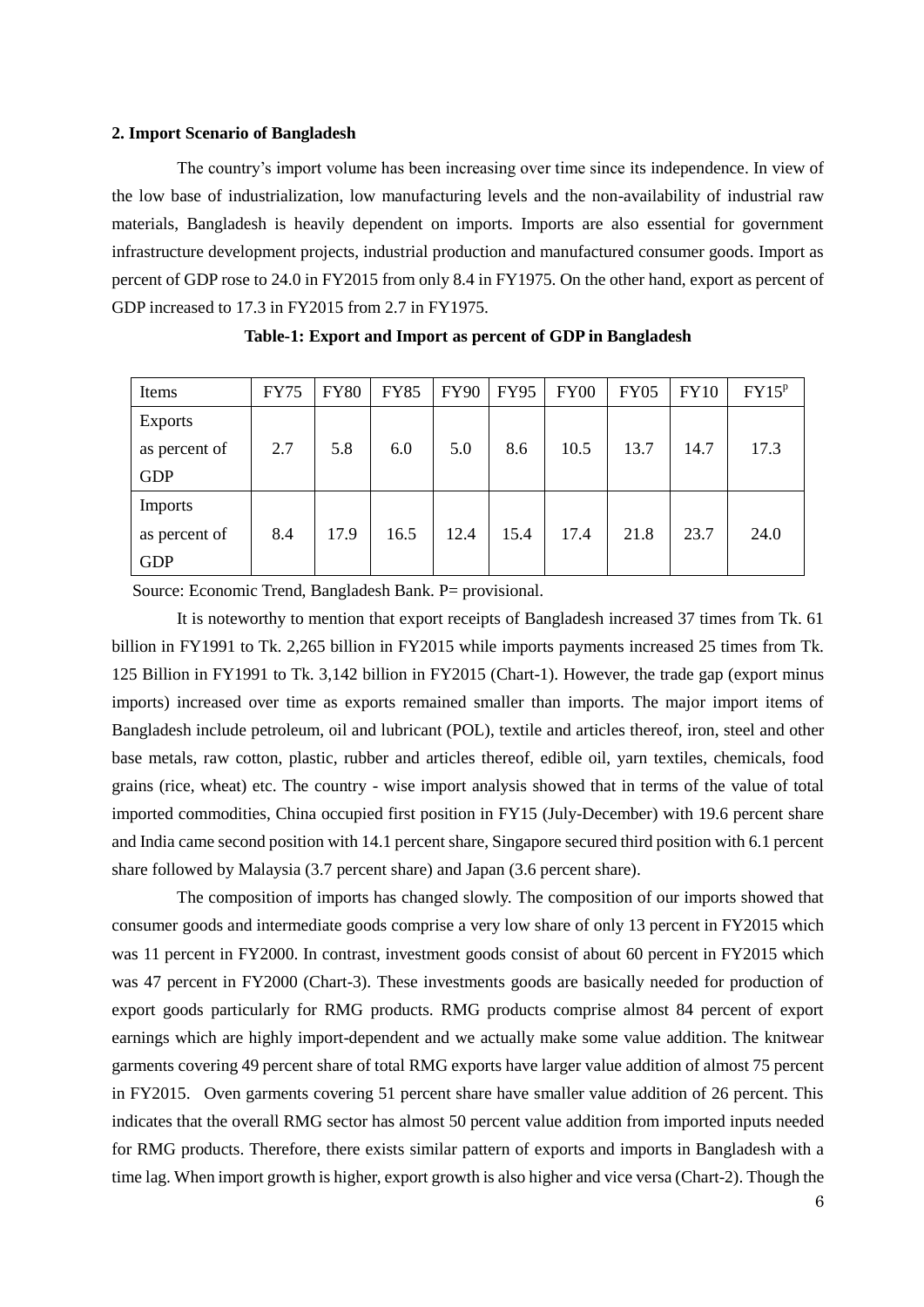nature of import goods largely determined elasticity other factors are also important. The empirical knowledge about the value of import elasticity is crucial for adopting any import promoting policies whether it be exchange rate, tariff or price policies. It is clear from the above discussion that Bangladesh imports are largely essentials.



**Figure 1: Development of Exports and Imports in Bangladesh**

**Figure 2: Exports and Imports Growth Rates (Y-o-Y)**

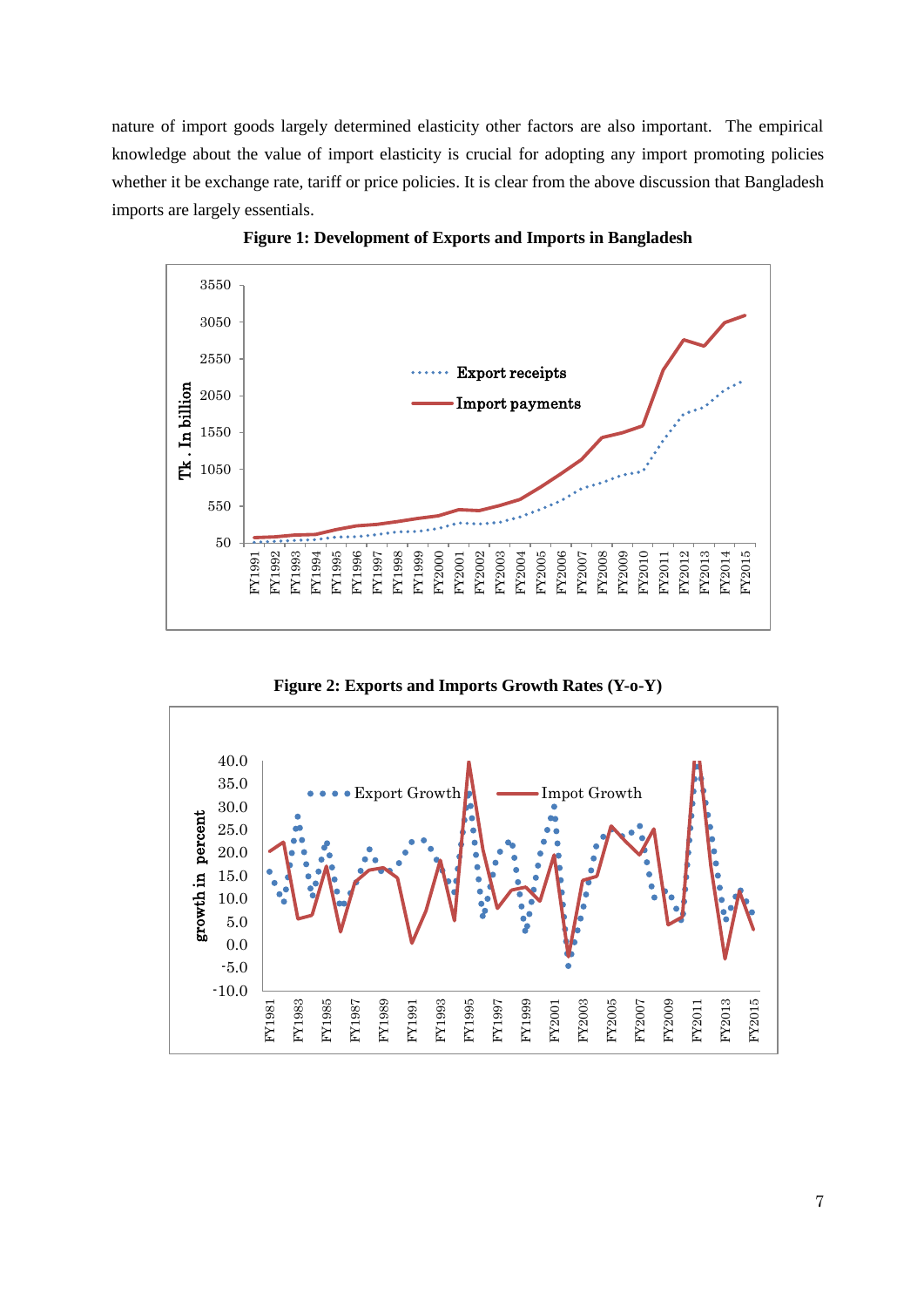

**Figure 3: Composition of Imports**

Note: Consumer Goods includes rice and wheat; Intermediate Goods comprise of milk, spices, oil seeds, edible oil, pulses and sugar and Investment Goods consist of clinker, crude petroleum, POL, chemical, Pharmaceuticals products, fertilizer, raw cotton, yarn, textile, iron, steel and capital machinery.

#### **3. Literature Review**

The empirical literature on estimation of the elasticity of aggregate import demand is vast. Narayan and Narayan (2003), estimated the import demand elasticity for Mauritius and South Africa for the period 1963-1995 and 1960-1996 respectively. Based on the bounds testing procedure for co-integration, they found the relationship that the import-demand function for Mauritius is both price-inelastic (-0.43) and income-inelastic (+0.87), while the import-demand function for South Africa is price-inelastic  $(-0.61)$  but income-elastic  $(+1.19)$ .

Dutta and Ahmed (2006) investigated the behavior of Indian aggregate imports during the period 1971-1995, using co-integration and error correction modeling approaches. They found that import volume is co-integrated with relative import price and real GDP. Their estimates suggest that the import-demand function for India is price inelastic (-0.47) and income elastic (+1.48), implying that import-demand is largely explained by real GDP, and is less sensitive to import price changes.

Shareef and Tran (2007) estimated the aggregate import demand function for Australia over the period 1959Q3-2006Q3. They conducted different co-integration tests namely the Engle-Granger's residual-based test, the Johansen and Juselius multivariate test and the bounds test and found consistent results. In the long run, the price elasticity is found to be close to unity and import demand is found to be fairly income elastic. In the short-run, Australian import demand is both price and income inelastic; price is more elastic than income. Their findings suggest income is a dominant factor in the long run while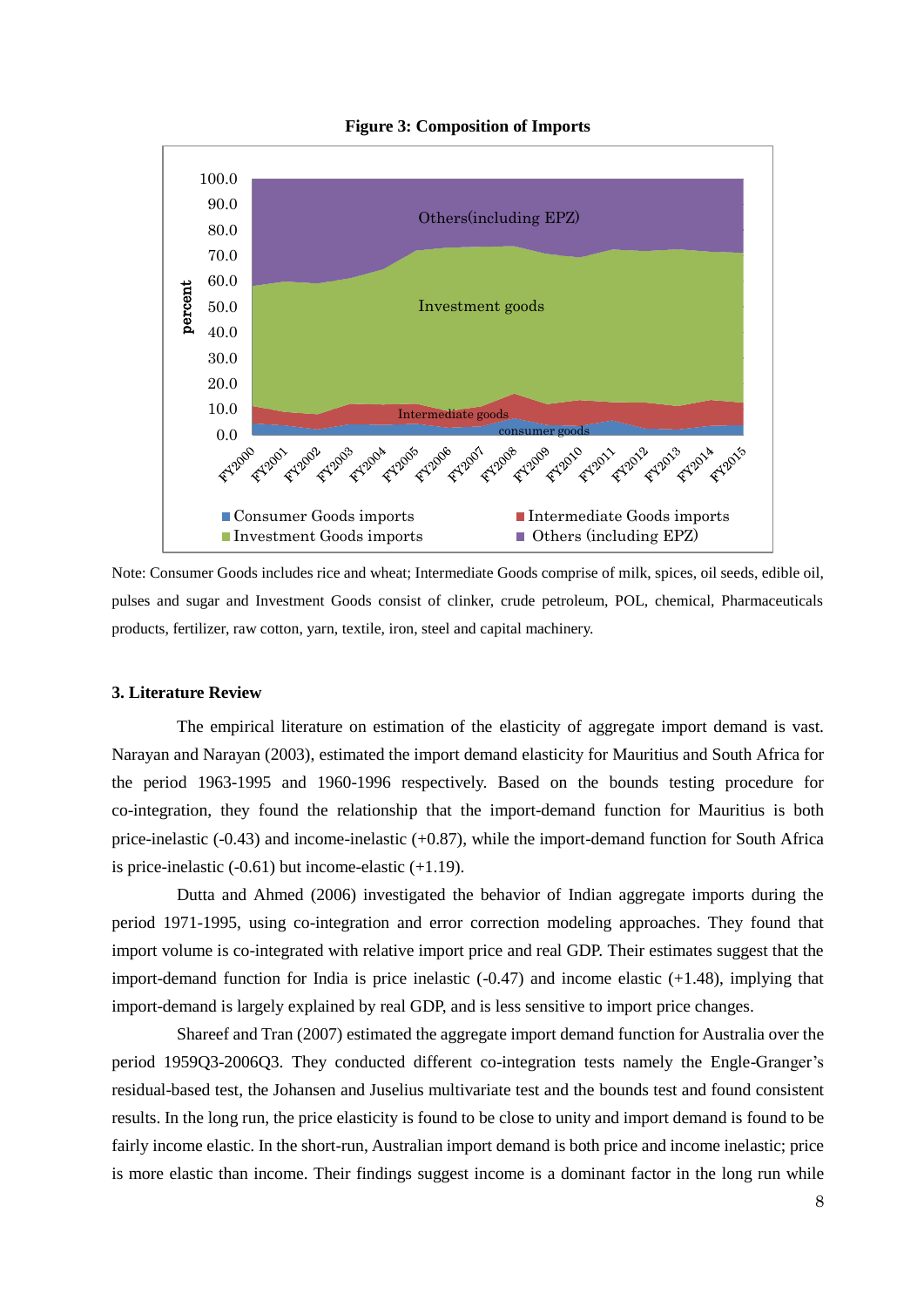price is dominant factor in the short run for determining quantity of Australian import demand.

Baluch and Bukhari (2012) estimated the elasticity of imports with respect to relative prices and income for Pakistan from 1971 to 2009 using ARDL bound test procedure. The estimated long run elasticity of imports with respect to relative prices and income were -0.53 and 1.22, respectively.

Zhou and Dube (2011) adapt bounds testing approach in five import demand models for four CIBS (China, India, Brazil, South Africa) countries during the period 1970-2007. They found that the long run income elasticity (ranges from 1.5 to 4.2) is much higher compared to earlier studies and are higher than the short run counterparts for CIBS. They also found that price elasticity is either significantly positive or statistically insignificant for the four countries which is contrary to traditional wisdom.

Although various studies have examined the determinants and implications of import demand functions for both developed and developing countries, only a few studies have focused on Bangladesh's import functions. Hossain (2000) estimated the import demand function for Bangladesh using the Engle-Granger co-integration approach. The estimated values for long run relative import price and income elasticity are - 0.94 and +1.21, respectively. Zaman and Talukder (1996) constructed an import demand function for Bangladesh in the context of the structural adjustment program using the two stage least square method. They found that instead of GDP, prices measured by a ratio of import price and domestic price indices, is the most important determinant of import demand. Their estimated price and income elasticity are -0.84 and +0.21, respectively.

Dutta and Ahmed (1999) investigated the long-run aggregate merchandise import demand function for Bangladesh during the period 1974-94. They applied the co-integration and error correction modeling approaches. Results suggest that there exists a unique long run or equilibrium relationship among real quantities of imports, real import prices, real GDP and real foreign exchange reserves. Import demand is found price inelastic (from  $-0.77$  to  $-0.81$ ) but highly income elastic (from  $+5.70$  to  $+6.69$ ).

Hoque and Yusop (2010) estimated the impact of trade liberalization on aggregate import of Bangladesh using the autoregressive distributed lag (ARDL) bounds test approach with annual time series data from 1972-1973 to 2004-2005. They found that price, income, foreign exchange reserves, import duty rate and the trade liberalization dummy all significantly influence import demand in Bangladesh with consistent signs. In the long run, income exhibits the highest positive impact (1.64); while price (-0.43) and foreign exchange reserves (-0.14) show low negative impacts on the aggregate import. But, in the short run, the aggregate import is significantly influenced by income (4.38), price (-1.14) and the import duty rate (-1.10).

Hye and Mashkoor (2010) estimated aggregate import demand function for Bangladesh economy with the data of 1980 to 2008 using an ARDL approach to co-integration and rolling window regression method. The estimation result confirmed the long run relationship between imports, relative price and economic activity, and long run economic growth elasticity is (0.93) positive and relative price elasticity in the long run is negative (-0.29). The regression results of the rolling window method demonstrated that the long run elasticity of national income variable vary in the range of 0.81 to 0.96 and the relative price elasticity are negative well consistent with theory except a few exceptions.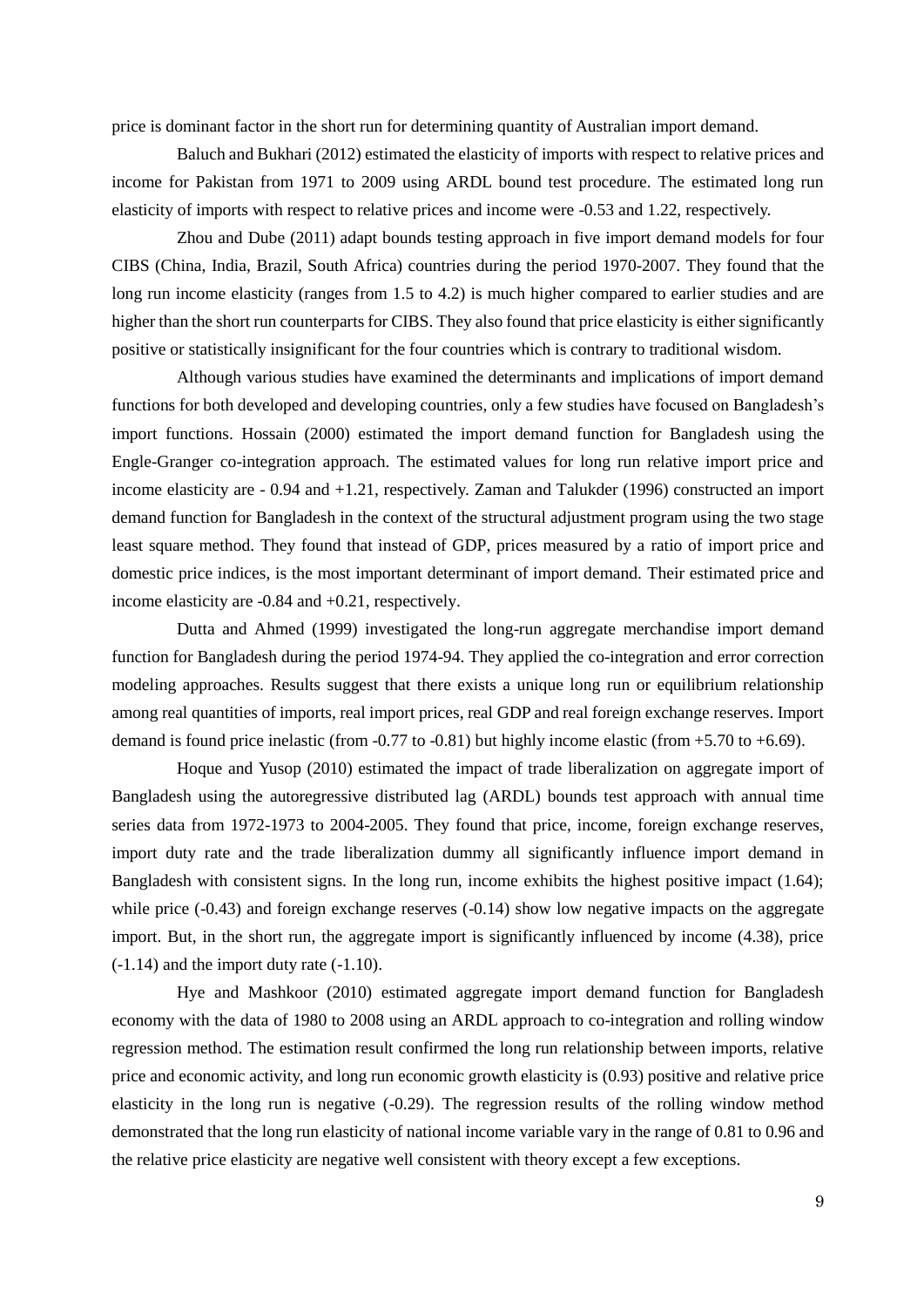# **4. Data and Methodology:**

#### **4.1 Data:**

This study uses the annual data of real imports, real GDP and relative price of imports from FY1977 to FY2015. We could not use the data before FY1977 because of unavailability of information on import prices. We derive the real imports data by dividing the nominal imports value by import price index. The import price index is deflated by GDP deflator in order to calculate price ratio/relative price. We used the GDP deflator for calculating price ratio instead of CPI or WPI as it covers a wider range of domestically produced goods and services. Moreover, we found that the estimated result is not different even when we used the CPI (Annex 2, Table A). In addition, WPI is not available in case of Bangladesh for the sample period. Unit of measurement of all variables are in crore taka. The sources of all data used in this study are from different sources such as, Bangladesh Bank Annual Report (various issues), Economic Trends (different issues). The variables used in the equations are measured in FY1995-96  $=$ 100 prices. The rationale for using the annual series for this study period is the non-availability of comprehensive quarterly or monthly data series on GDP and import Price Index.

## **4.2 Methodology:**

The study will test the short run as well long run price and income elasticity separately by using a modern time series co-integration based on the autoregressive distributed lag (ARDL) bounds test approach developed by Pesaran, Shin, and Smith (2001), with annual time series data from FY'77 to FY'15, having 39 observations.

In this study we use the ARDL bounds test for the rationality of the co-integration among the variables in the import demand function rather than Johansen's co-integration test. The rationale of taking on the ARDL Bounds testing approach can be explained by several factors.

First, this approach is pertinent whether the explanatory variables are stationary or not (Pesaran et al., 2001). The Johansen's co-integration method requires that all variables must be co-integrated in the same order for co-integration test but ARDL Bounds test can be used whether the variables are  $I(1)$  or  $I(0)$  or mutually co-integrated.

Secondly, the Johansen's co-integration methods requires a large sample for its validity but ARDL Bounds tests can be used in case of small sample and efficiently determines the co-integrating relationship among the variables.

In our study we have 39 annual observations. That's why the ARDL Bounds test approach is very relevant method for this study. Thirdly, the choices in Johansen's method are limited; when using the ARDL a large number of choices can be made including decisions regarding the number of endogenous and exogenous variables, if any, for inclusion, the treatment of deterministic elements, as well as the order of VAR, and the optimal number of lags to be used (Pahlavani et al., 2005; Pesaran and Smith, 1998).

We will first test for the unit root in respective series using the Augmented Dickey-Fuller (ADF)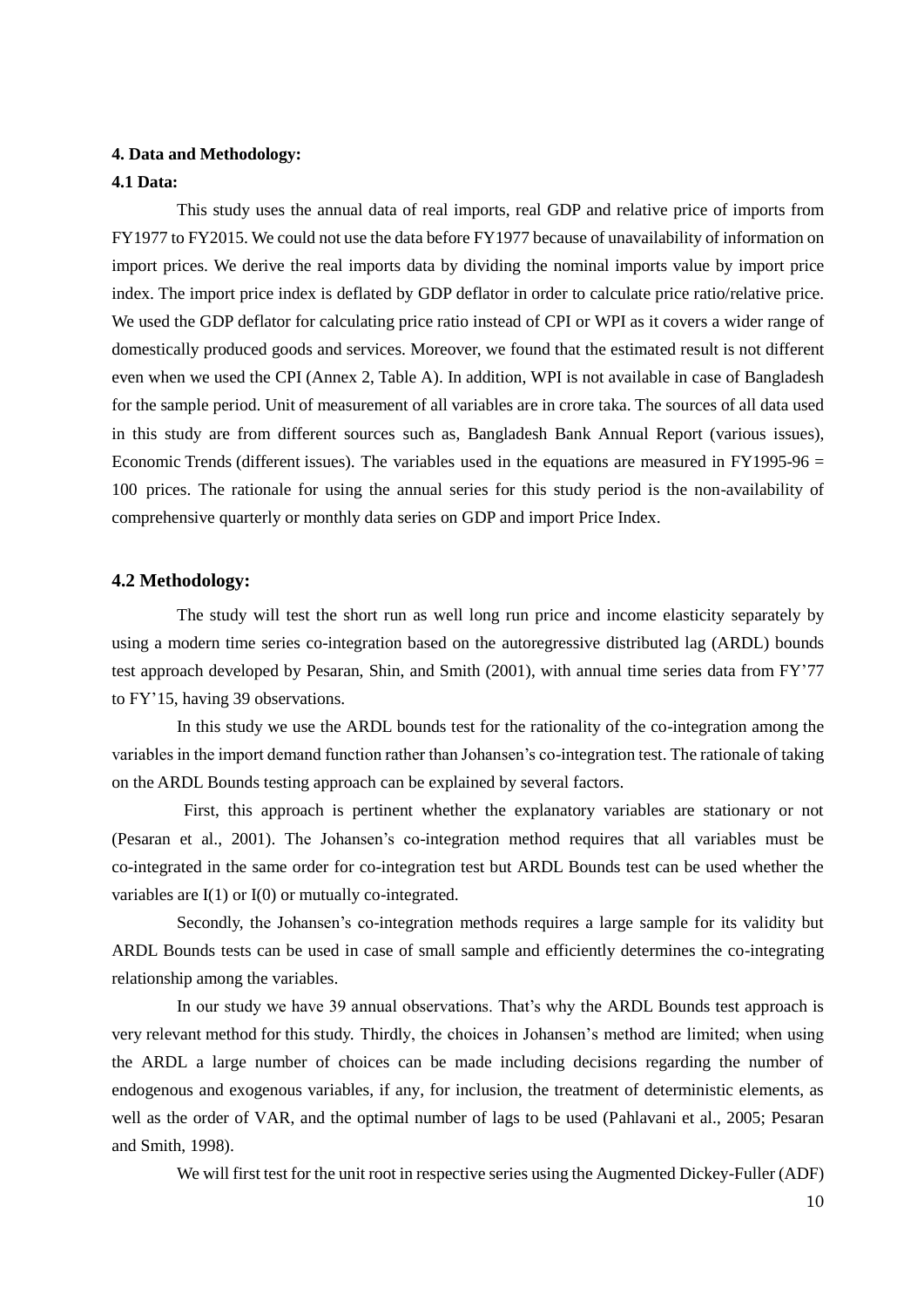(1979, 1981) tests. Given the variables are I(0) or I(1), we test for co-integration utilizing the Pesaran et al. (2001) bounds test methodology. If co-integration is present we estimate the long run coefficients from the UECM of ARDL. For short run dynamics we transform the equation into an ECM.

To implement the ARDL bounds test approach we used the F- statistics (according to the Pesaran et al., 2001) to test the significance of the lagged levels of the variables in the conditional unrestricted error correction model (UECM). First, we estimate the UECM version of the ARDL model with appropriate lags by the OLS method and get a general ARDL model. After that, from the general ARDL estimate, we get the appropriate model.

To perform, The ARDL bounds test approach we use the two-step procedure followed by Pesaran and Shin (1999). The first step is to determine the long run co-integrating relationship among the variables in the equation. The long run relationship among the variables is determined using the F-test. If the estimated F-statistic value be larger than the upper bounds of critical value which indicates that the null hypothesis of no co-integration is rejected, the variables included in this model are co-integrated. On the other hand, if the computed F-static is smaller than the lower bounds of critical value which indicates the null hypothesis of no co-integration cannot be rejected, the variables in this model are not co-integrated. Furthermore, if the F-statistic value lies between the upper bounds and lower bounds, then the decision is inconclusive regarding the null hypothesis of no co-integration. The critical values contain upper bounds and lower bounds covering five possible classifications of the variables into I(1) or I(0) and mutually co-integrated. The second step is to estimate the elasticity of the long run relationship and determine their values. If we find any long run relationship in the first step on the basis of F-statistic then we run the second step. If there is any long run relationship among the variables then an error correction term appears. We also calculated the short run elasticity from the coefficients of the first difference variables of the ARDL model.

To determine the goodness of fit of the ARDL model, we conducted a set of relevant diagnostic tests and stability tests. The relevant diagnostic tests are; normality test, serial correlation test, and heteroscedasticity test associated with the model. The stability test is conducted by employing Ramsey's RESET test, cumulative sum of recursive residuals (CUSUM ) and cumulative sum of squares of recursive residuals (CUSUM- SQ) tests.

We also split the data into two different sample sets from FY1977-FY2000 and FY1995-FY2015 and estimated two models for two sample periods to see if there are any significant changes in elasticity during the periods.

#### **5. Model Specification**

The formulation that has been used in most empirical studies for the estimation of the aggregate import demand function can be expressed by the following standard relationship:

$$
Imports_{\text{ demand}} = \left\{ \frac{Price \ of \scriptstyle \textit{Imported \textit{ goods}}}{Price \ of \scriptstyle \textit{domestically \textit{ produced \textit{goods}}}} \right\}.
$$

Let us denote the above equation as: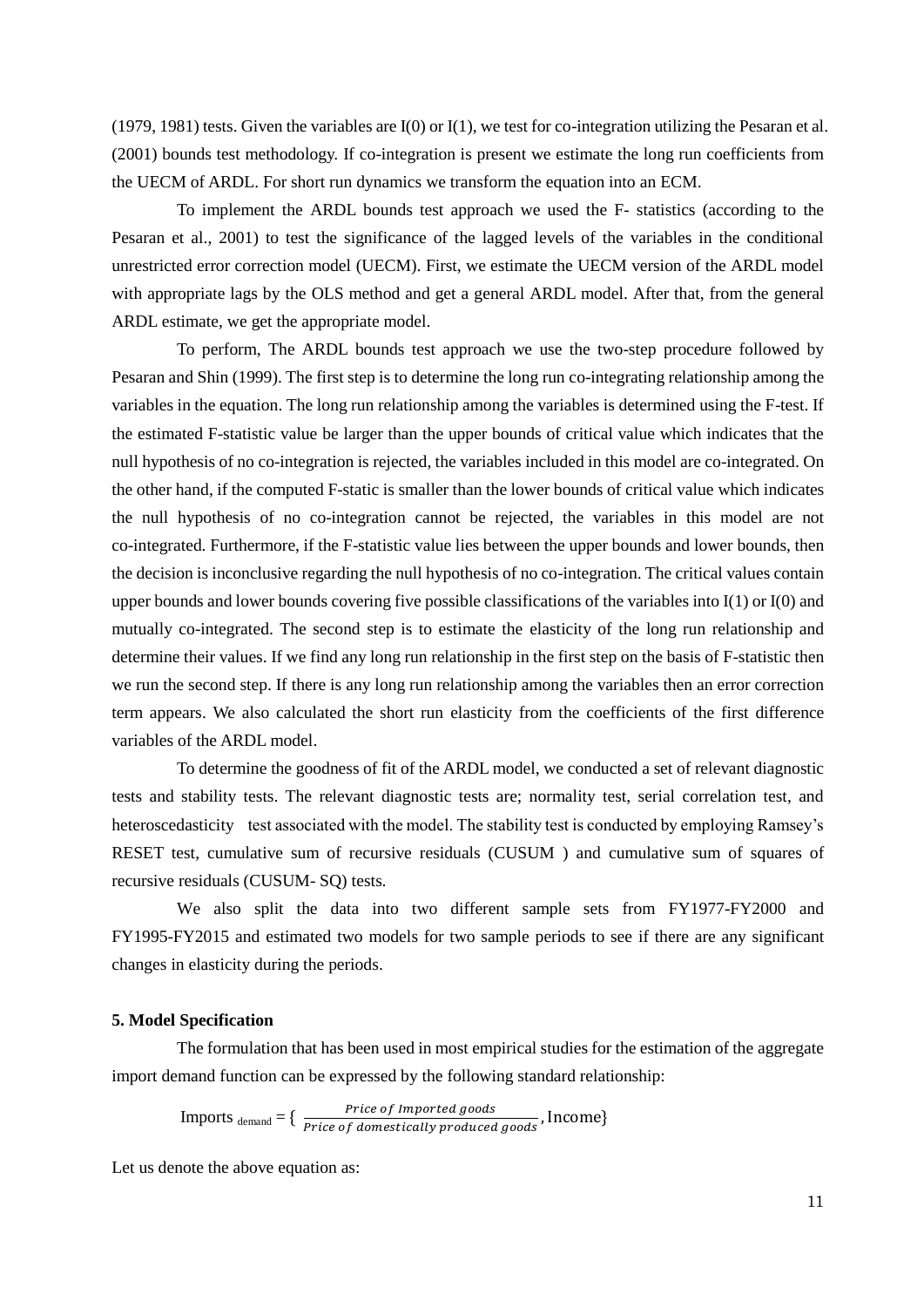$M_d = f\left(\frac{P}{q}\right)$  $\frac{m}{P_d}$ , Y}

That is, import demand is a function of price ratio  $(P_{im}/P_d)$  and income (Y). In this model we consider only two variable prices and real GDP for import demand for the parsimonious model. We did not take the exchange rate to avoid endogeniety problem. We expect a positive relationship between import demand and income while we expect a negative relationship between price ratio and imports.

Khan and Ross (1977) and Salas (1982) have preferred the log linear model over the linear model. The log transformation is also advocated by Gujrati (1995) who states that compression of the scale minimizes the hetroskedasticity problem. Moreover, the coefficient of the equation gives us the elasticities because of its log linear transformation. For empirical estimation we log-linearize the above equation as

ln M<sup>d</sup> = β<sub>0</sub> +β<sub>1</sub>lnY + β<sub>2</sub> ln  $\frac{Pm}{Pd}$  + μ (1)

That is, import demand is a function of price ratio  $(P_{in}/P_d)$  and income  $(Y)$ . We expect a positive relationship between import demand and income while we expect a negative relationship between relative prices and imports.

Denoting the log transformation in small letters, (1) can be written with time-series subscript as:  $m_t = \beta_0 + \beta_1 y_t + \beta_2 p_t + v_t$ (2)

Where,  $P_t = \frac{P}{l}$ P

#### **5.1 ARDL Bounds Test Approach**

It is generally used error correction model (ECM) to estimate short run and long run elasticity in the presence of co-integation. But, Inder (1992) presents a comparison of different approaches to estimate long run economic relationships and concludes that Unrestricted Error Correction Models (UECM) give precise estimates and valid t tests even in the presence of endogenous variables.

A relatively recent alternative approach to co-integration analysis has been put forth in a series of studies by Pesaran and Pesaran (1997), Pesaran and Smith (1998) Pesaran and Shin (1999), and Pesaran et al. (2001). This approach employs ARDL procedure using the bounds test for co-integration analysis. This approach has been advocated to correct for the small sample bias (see Pesaran and Shin, 1999).

The ARDL bounds test approach is based on the ordinary least square (OLS) estimation of a conditional unrestricted error correction model (UECM) for co-integration analysis developed by Pesaran et al. (2001). It is used here to test for the existence of a long run relationship as well as to make an estimation of long and short run coefficients for the study. From the ARDL we can derive a dynamic error correction model (ECM) following a simple linear transformation (Bannerjee, Dolado, Galbraith and Hendry, 1993), where the ECM integrates short run dynamics with long run equilibrium without losing long run information (Shrestha and Chowdhury, 2005).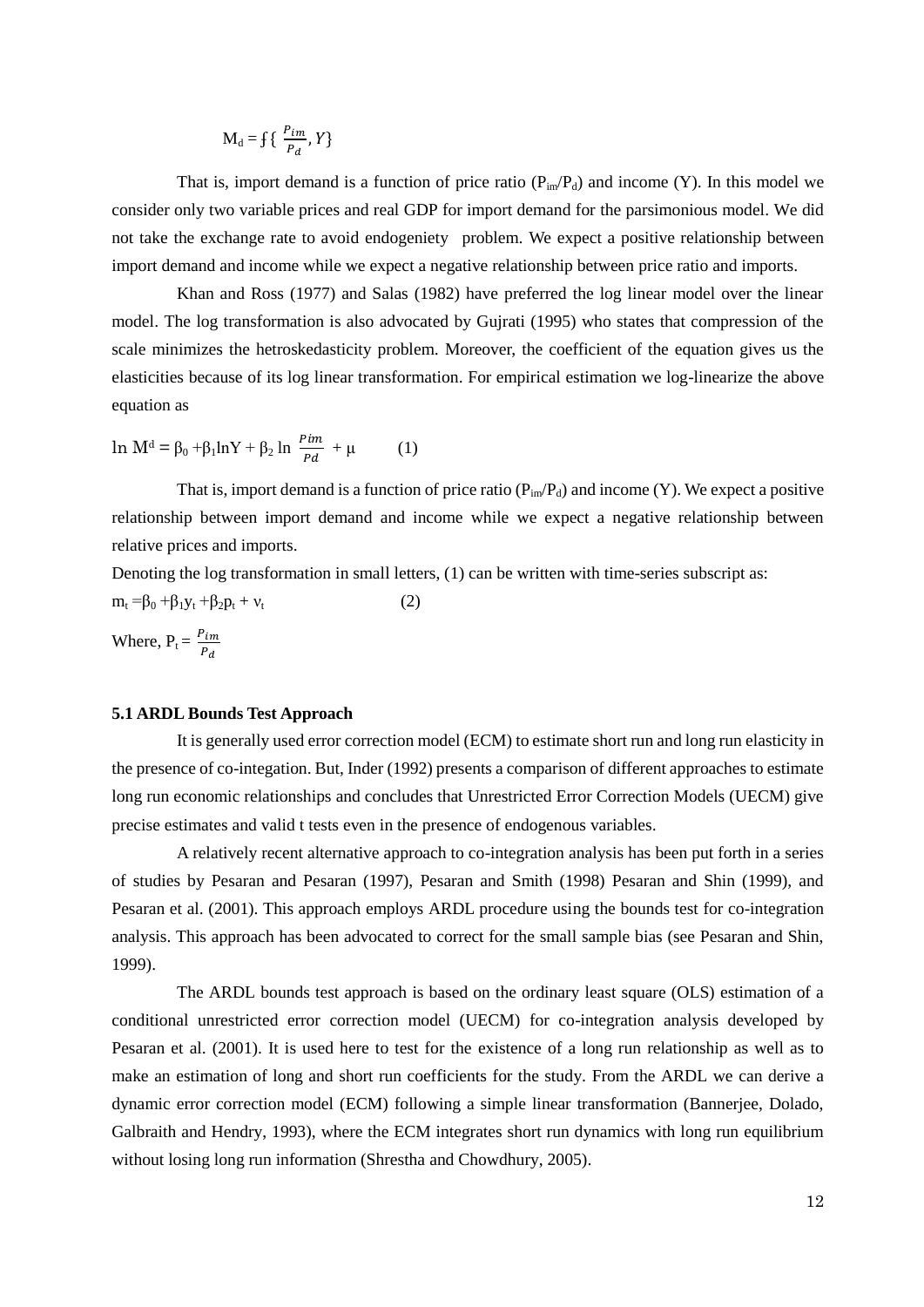The above specification in (2) is transformed into ARDL specification as in Pesaran et al.  $(2001)$ :

 $\Delta m_t = \beta_0 + \sum_{i=0}^n \beta_{1i} \Delta y_{t-i} + \sum_{i=0}^n \beta_{2i} \Delta p_{t-i} + \sum_{i=0}^n \beta_{2i} \Delta p_{t-i}$  $(3)$ 

Where;  $\Delta$  shows the first differences of the variables. We then test for co-integration using the bounds test procedure. The bounds test is based on the Wald or F-Statistic and follows a non- standard distribution (Pesaran, 2001). The null hypothesis is: no co-integrating relationship among the variables. The null hypothesis of no co-integration is tested by using ARDL UECM in (3) without the difference-lagged variables.

The ARDL restricted ECM model is defined as:

 $\Delta m_t = \beta_0 + \sum_{i=0}^n \beta_{1i} \Delta y_{t-i} + \sum_{i=0}^n \beta_{2i} \Delta p_{t-i} + \sum_{i=0}^n \beta_{2i} \Delta p_{t-i}$  $(4)$ 

The coefficients of the lagged difference variables provide the short run dynamics of the model converging to the equilibrium path while we expect *γ* to be < 0 for it implies stability of the model. The coefficient of the *ecm* term signifies the speed of adjustment to equilibrium after a shock.

# **6. Empirical Results and Analyses**

#### 6.1 Graphical Presentation of the Data

The first step in any time series data is to inspect of the graphical presentation of the data in order to understand the features of the data such as forms of trend, direction of trend, structural breaks and stationarity. The graphical presentation of the data in the natural log form for the variables of the aggregate demand function is given in figure 4 and figure 5.

The figure shows that the main variables; namely real import variable and the real income are upward and deterministic trend. On the other hand, relative price has both upward and downward trend and no deterministic trend. It is mentionable that during the period of 1981-1990, relative price trended down sharply because of higher inflation in that period in Bangladesh. None of the variables has structural break.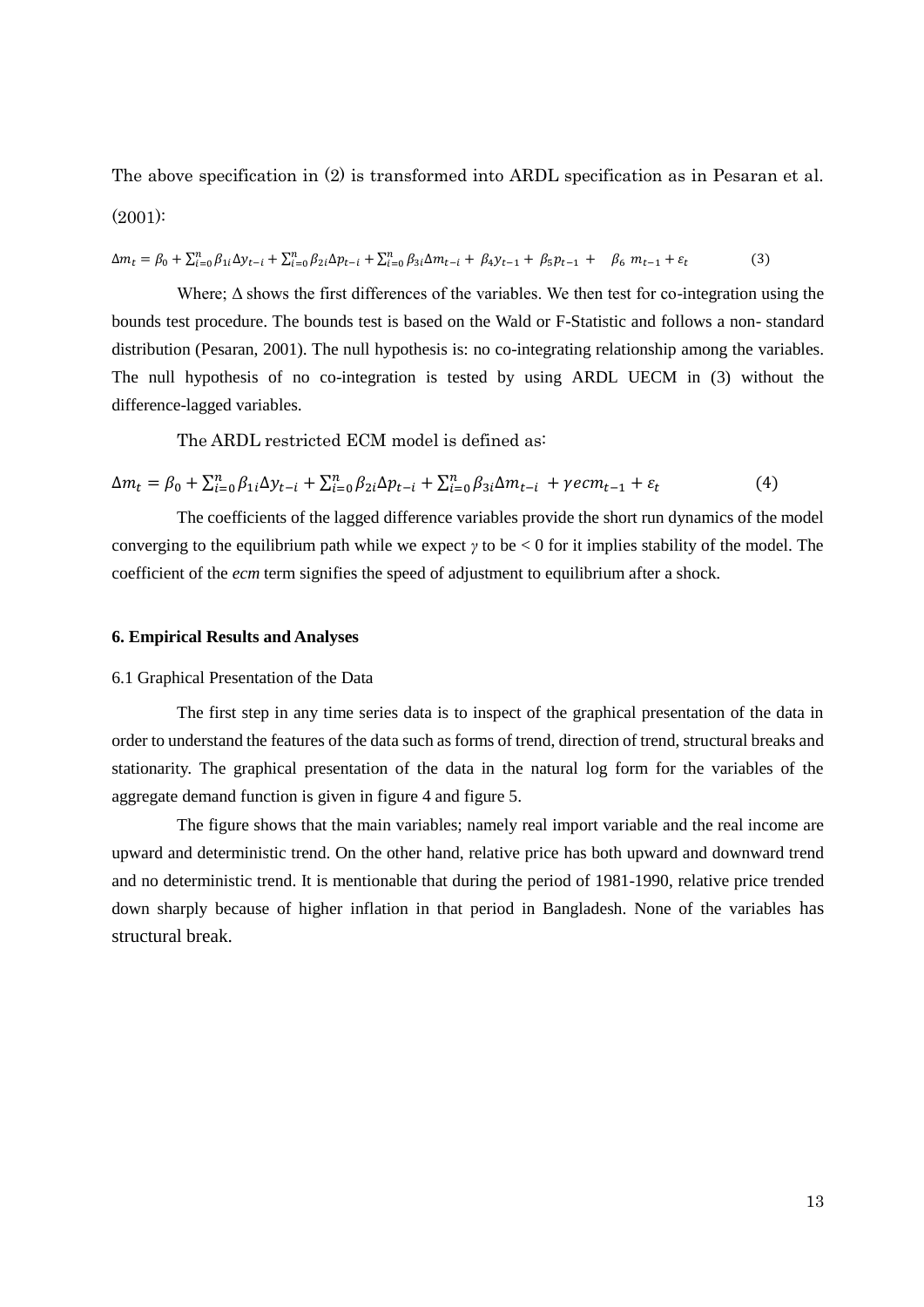

**Figure 4: Imports and Income (in log)**

Figure 5: Relative Price (in log)



#### 6.2 Unit Root Test for Stationarity:

The choice of the most appropriate unit root test is difficult in practice. Enders (1995) suggested that a safe choice is to use both types of unit root tests the Augmented Dickey-Fuller (ADF) (1981) test and the Phillips Perron (PP) (1988) test. If they reinforce each other, then we can have confidence in the results. Therefore, to test stationarity, we conducted the two widely used methods of unit root tests the ADF and the Phillips Perron (PP) test on the variables in the aggregate import demand function for Bangladesh. The unit root tests were performed at level and at first difference for both with the intercept, and with the intercept and trend term. The optimum lag was selected by using the Schwartz Information Criterion (SIC) (as suggested by Pesaran and Shin, 1997). A summary of the ADF and PP unit root tests results are presented in Table-1 and Table- 2 respectively. The ADF test result shows that relative price (lnp) and real gdp (lny) are non-stationary at level term at the 5 percent level of significance but real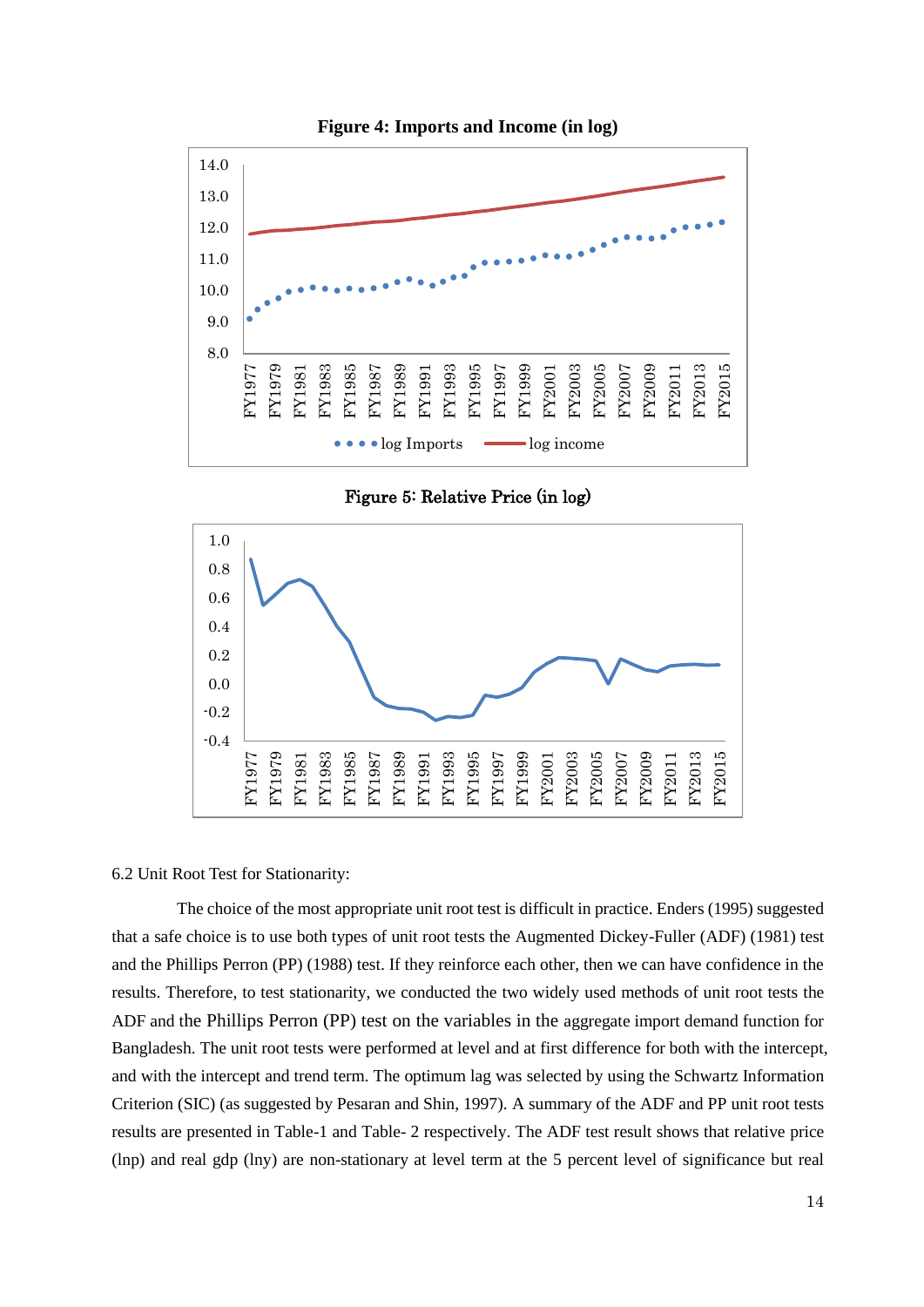imports (lnm) are stationary at level term at the 5 percent level.

| Variables  | Model               | Level           | <b>First Difference</b> | Integration |
|------------|---------------------|-----------------|-------------------------|-------------|
| <b>LNY</b> | Intercept and trend | $-0.484[0.98]$  | $-9.765[0.00]**$        | I(1)        |
| <b>LNM</b> | Intercept and Trend | $-3.736[0.03]*$ |                         | I(0)        |
| <b>LNP</b> | intercept           | $-2.646[0.09]$  | $-5.558[0.00]**$        | I(1)        |

**Table - 1: Augmented Dickey Fuller Test of Unit root**

\* = significant at 5percent, \*\*= significant at 1percent

**Table - 2: Phillips Perron Unit root Test**

| Variables  | Model               | Level           | First Difference   Integration |      |
|------------|---------------------|-----------------|--------------------------------|------|
| <b>LNY</b> | Intercept and Trend | $-0.739[0.96]$  | $-8.98[0.00]**$                | I(1) |
| <b>LNM</b> | Intercept and Trend | $-3.729[0.03]*$ |                                | I(0) |
| LNP        | Intercept           | $-2.511[0.12]$  | $-5.54[0.00]**$                | I(1) |

 $* =$  significant at 5 percent,  $** =$  significant at 1 percent

## **6.3 Results of the ARDL Bounds Tests:**

In order to determine the presence of a long run relationship among the variables in the import demand function, the bounds test is conducted. The result of bounds test is presented in Table-3.

| $F-statistic = 17.46$ |                   |                          |  |  |  |
|-----------------------|-------------------|--------------------------|--|--|--|
| Level of Significance | Lower Bound Value | <b>Upper Bound Value</b> |  |  |  |
| 10 percent            | 2.63              | 3.35                     |  |  |  |
| 5 percent             | 3.1               | 3.87                     |  |  |  |
| 2.5 percent           | 3.55              | 4.38                     |  |  |  |
| 1 percent             | 4 13              |                          |  |  |  |

**Table-3: Bounds Test Result for Aggregate Import Demand Function**

It is evident from Table-3 that the computed F-statistic based on the Wald test is 17.46, which exceeded the all upper bound values. It suggests that the null hypothesis of no co-integrating relation is rejected for the import demand function. The analysis of data confirmed the presence of a long run relationship among the aggregate import, real GDP (LNY) and relative price. As the co-integration exists among the variables used in the model, therefore, the result presented for the long run are reliable.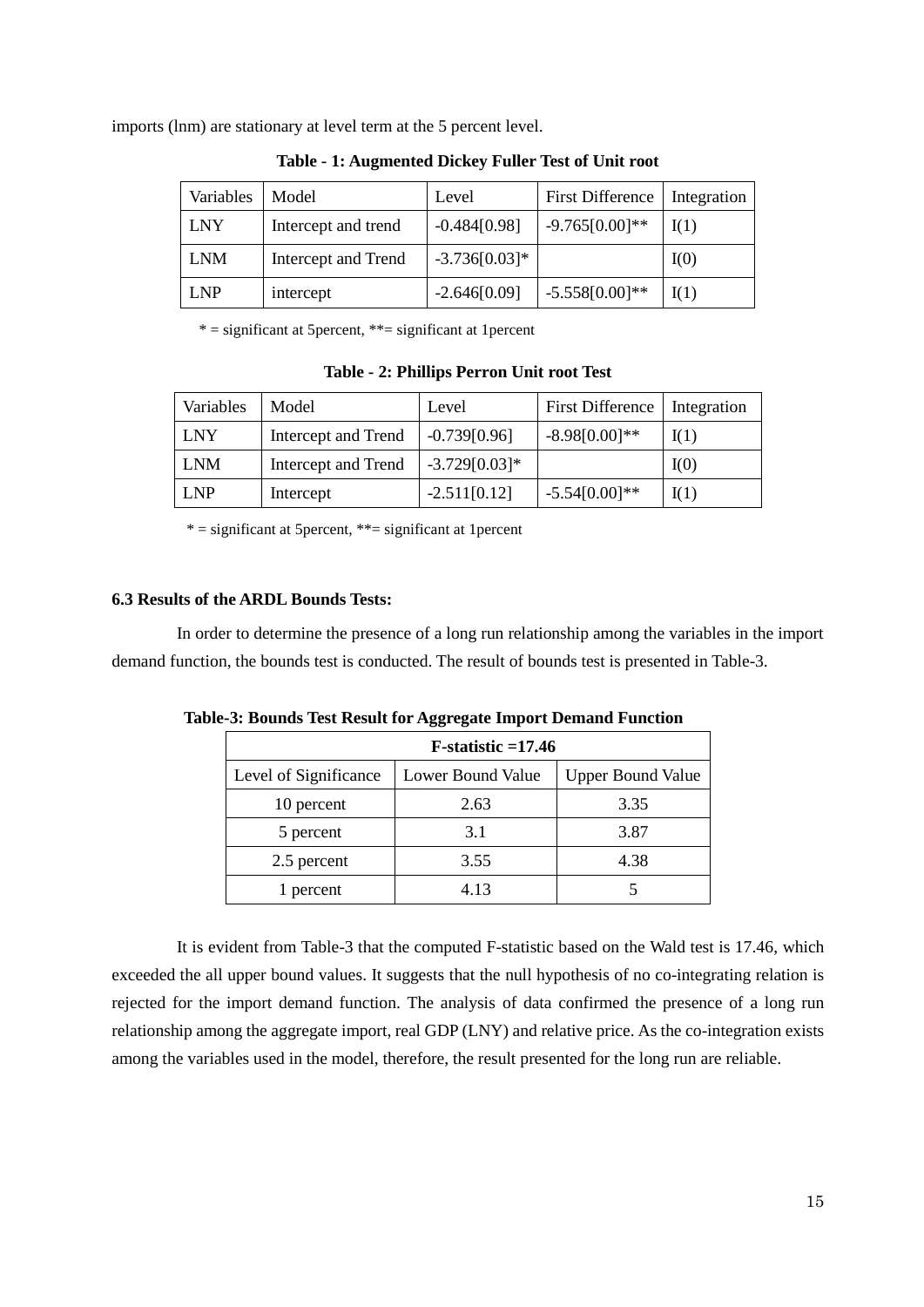#### **6.4 Model Selection Criteria:**

The criterion for variables lag order selection is presented in the following graph. On the basis of the Schwarz Information Criterion (SIC) the optimal lag length has been selected. According to the SIC, among the top 20 model our best model for this study is ARDL (1, 0, 0) model.



The long run results are reported in Table-4. These results represent long run elasticity of import demand with respect to real GDP (lnY) and relative price (lnP). The results show that long run coefficient of lnY and lnP variables have theoretically correct signs and are highly significant. It is evident from this result that income elasticity of import demand is elastic (1.536) while relative price of import demand is inelastic (-0.726) for the import demand.

As a large portion of our imported items includes essential items it is reasonable that the elasticity of import demand with respect to relative price is inelastic. In the case of real GDP, import demand is elastic and positive. This is because when income of a country increases, people of the country tend to use high quality imported items. In this way, demand for imported items increase in the long run.

| Dependent Variable = $LNM$   |           |            |           |         |  |
|------------------------------|-----------|------------|-----------|---------|--|
| Variables Name   Coefficient |           | Std. Error | T-Ratio   | P-Value |  |
| <b>LNY</b>                   | 1.536     | 0.036      | 42.177    | 0.000   |  |
| $LNP^*$                      | $-0.726$  | 0.061      | $-11.802$ | 0.000   |  |
|                              | $-12.943$ | 0.447      | $-28.892$ | 0.000   |  |

#### **Table-4: Long Run Elasticity**

\* Import price index is deflated GDP deflator

When the long run co-integration among the variables is proved, we can use ECM to test the short run relationship of the variables. Table-5 shows the short run results. Coefficient of real GDP is positive and highly significant while the coefficient of relative price has theoretically correct sign negative and also significant. The estimated short run elasticity of import with respect to income is 1.181 and estimated short run elasticity of import with respect to price is -0.584. The estimated coefficient of error correction mechanism (ECM) is 0.72 and statistically significant at 1 percent level with appropriate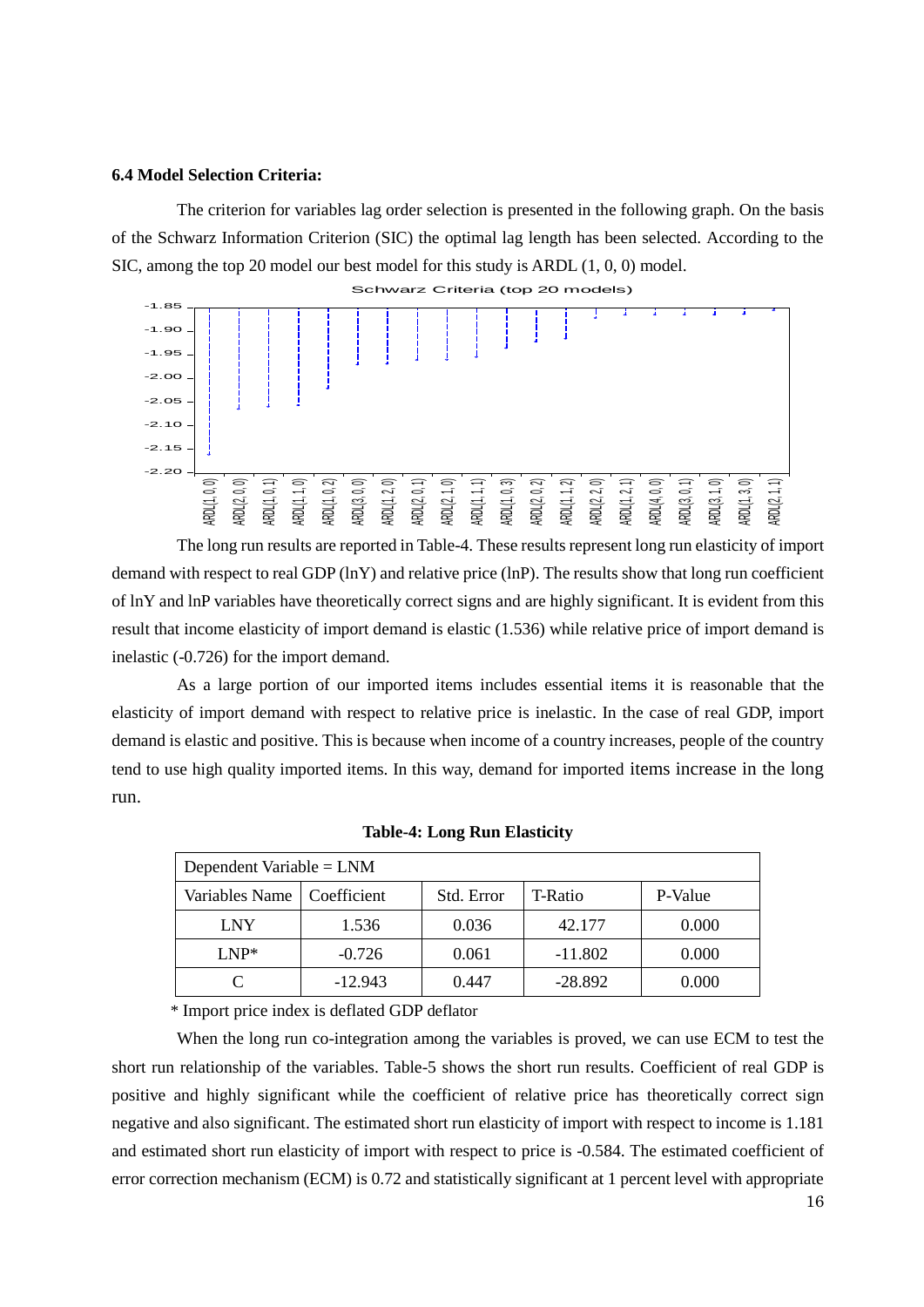sign. This result justifies the long run equilibrium relationship among the variables. It indicates that the system tends to correct its previous period of disequilibrium by 72 percent a year.

It is also evident that the estimated long run price elasticity of imports is higher than that of the short run, reflecting the nature of our importable items. Basically most of our importable items are essential commodities, which are supposed to have less price elasticity. Moreover, the data used here are yearly and import process takes times to respond to any changes in the price of importable items, that is why import price elasticity in the long run is greater than that in the short run.

| Dependent Variable $= D(LNM)$                                 |             |            |          |         |  |
|---------------------------------------------------------------|-------------|------------|----------|---------|--|
| Variables Name                                                | Coefficient | Std. Error | T-Ratio  | P-Value |  |
| D(LNY)                                                        | 1.181       | 0.257      | 4.594    | 0.0001  |  |
| D(LNP)                                                        | $-0.584$    | 0.134      | $-4.343$ | 0.0001  |  |
| $CointEq(-1)$                                                 | $-0.717$    | 0.138      | $-5.170$ | 0.0000  |  |
| Cointeq = LNMA - $(1.5364*LNY -0.7263*LNPDEF$<br>$-12.9435$ ) |             |            |          |         |  |

**Table-5: Short Run Elasticity and ECM**

## **6.5 Diagnostic Tests**

The validity of the estimated equations is confirmed by employing relevant diagnostic tests such as the Jarque–Bera normality test, the Breusch–Godfrey serial correlation LM test, the Breusch-Pagan-Godfrey test for heteroscedasticity, the Ramsey RESET test for model specification, and stability tests such as the CUSUM and CUSUM of Squares test. The diagnostic tests suggest that the import demand function has desired econometric properties.

The Jarque-Bera statistic confirmed the normality behavior of the estimated residual series of the equations. The ARDL model is found to be robust against residual autocorrelation. The Breusch-Pagan-Godfrey test confirms that the residuals are homoscedastic, and the RESET test confirms the correct functional form of the equations. The CUSUM and CUSUM-SQ tests suggest that the parameters were stable over the sample period. The results of the CUSUM and CUSUM-SQ tests are presented in Fig. a and b respectively (Appendix-1).

Though our estimated model is robust, we re-estimate the model by splitting the data into two sample periods (FY1977-FY2000 and FY1995-FY2015) to see whether the nature of elasticity has changed over the time.

| Name of the Test                               | F-Version [p-value] |
|------------------------------------------------|---------------------|
| Breusch-Godfrey Serial Correlation LM Test     | 0.050[0.950]        |
| Heteroskedasticity Test: Breusch-Pagan-Godfrey | 0.489[0.692]        |
| <b>Ramsey RESET Test</b>                       | 2.309[0.138]        |
| Jarque-Bera Normality Test = $1.38$ [.500]     |                     |

**Table-6: Diagnostic Test for Aggregate Import Demand Function**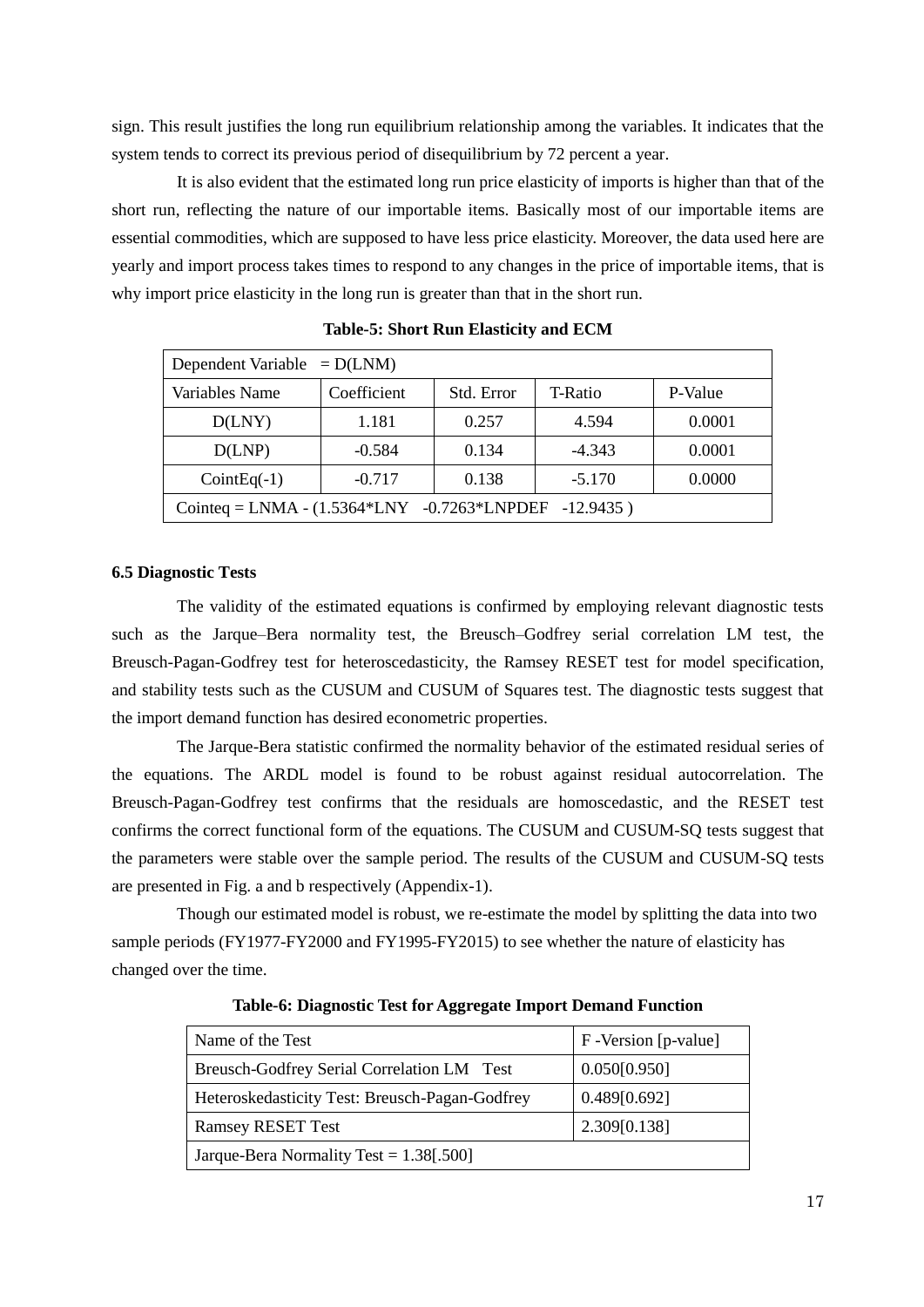We found that the estimated results of splitting samples are also robust and broadly consistent with that of the whole sample period. The estimated coefficients of price and income elasticity of import for both sample periods are highly significant with expected sign. The income elasticity is elastic while price elasticity is inelastic for both sample periods. The estimated price elasticity are - 0.60 and -0.96 for the sample period FY1977-FY2000 and FY1995-FY2015 respectively (Appendix 2, Table B and Table C). It is evident from the estimated result that the price elasticity is relatively higher for the later sample period. Gradual innovations of domestic substitutes for importable items, trade liberalization, exchange rate floatation; and increased value additions of garment exports which created option for domestic production or import of accessories and raw materials could have led to increase import price elasticity in the later part of the sample period.

# **7. Findings and Policy Recommendations:**

Our estimated model revealed the following findings which can be used for policy recommendations. The major findings of this study are:

- Import demand is mainly influenced by real GDP. The income elasticity is significantly greater than unity implying that there is a degree of trade off between GDP growth and the trade balance.
- The price elasticity is less than unity (different from Hossain's findings of greater than unity), indicating consistency with the nature of our importable commodities which are mostly essential and input items.
- The long run price elasticity of imports is higher than that of the short run, reflecting the nature of our import process from opening a back-to-back letter of credit to actual imports which usually takes time.
- The estimated coefficient of ECM is 0.72 which indicates that it takes approximately 1 year and 4 months to fully realign after any shock.

Based on the above findings we may recommend some policy suggestions for monetary authority as well as fiscal authority:

- $\triangleright$  The significant relative price variable indicates that domestic price plays an important role in influencing imports. Maintaining a relatively low level of inflation would be a better policy to retain the aggregate import in order to improve the trade balance.
- $\triangleright$  As imports are income elastic, an increase in income will enhance the volume of imports more than proportionately. Therefore, Government policies can be geared towards encouraging domestic import competing industries. Tax rebates and other subsidies should be provided to import substitution industries. Development of such industries will lessen the import bill and reduce the trade deficit as well as raise employment and income level.
- $\triangleright$  Given the import demand is income elastic and relatively price inelastic, revenue could be gained through duties and taxes on imports. The inelastic price elasticity of import implies that exchange rate and tariff policies may be used to a limited extent to improve current account balance.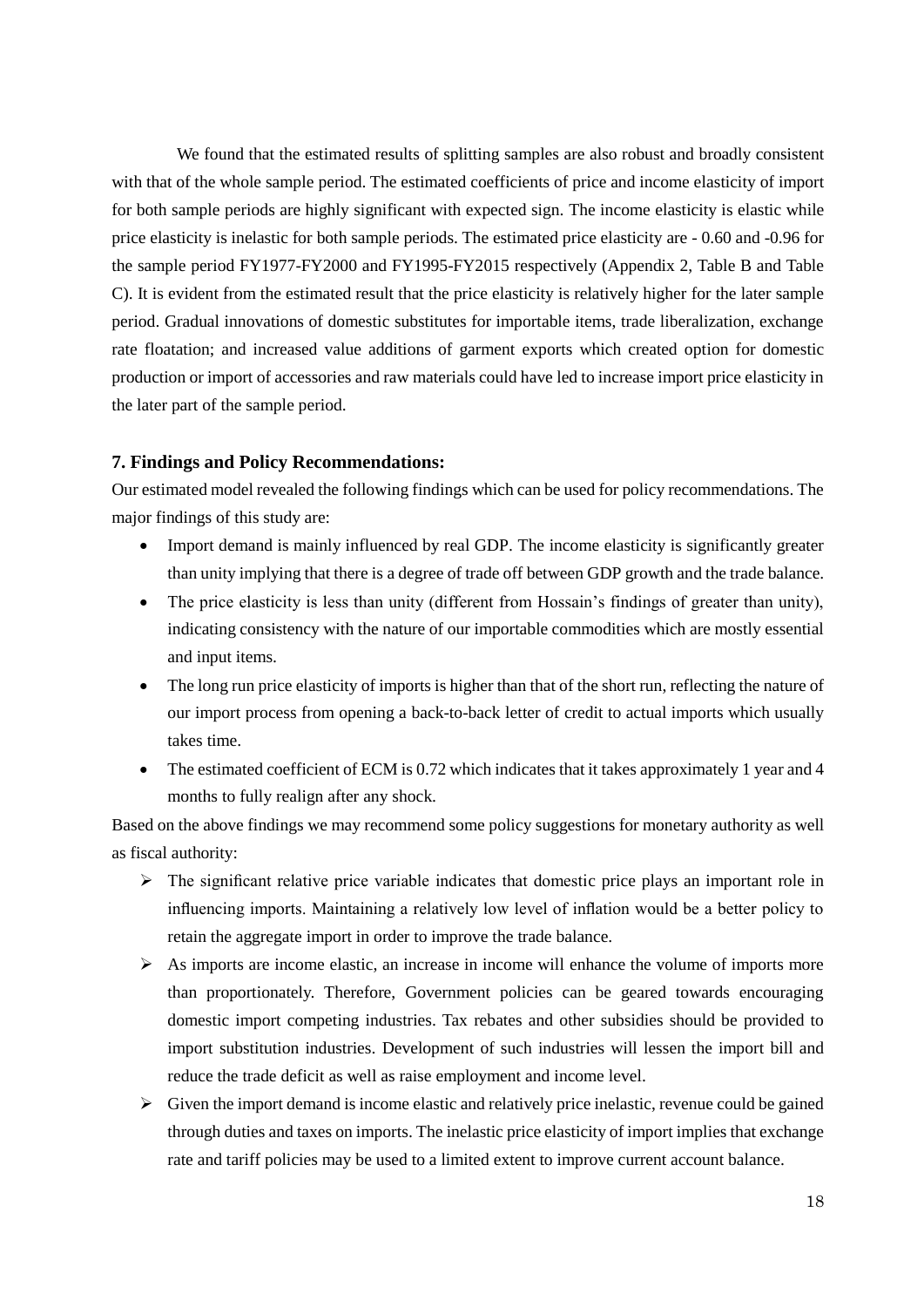## **8. Conclusion:**

This study investigated import elasticity with respect to income and relative price for the Bangladesh economy for the time period of FY1977 to FY2015. During the investigation, we conducted the unit root rest to check the stationarity of the variables. In so doing, we found the imports variable is I(0) and other two variables - real income and relative price - are integrated at I(1). As the variables are not integrated in the same order and given a relatively small sample size (39 observations), ARDL approach to co-integration testing was preferred to the other methods. The bounds co-integration test was utilized in this research effort and it found evidence to co-integrating relationships among the variables. From the ARDL model stable long run estimates of elasticity were derived. The long run elasticity of imports was estimated to be 1.54 with respect to income and -0.73 with respect to relative prices. We then derived the ECM. About 72 percent of the disequilibrium caused by an external shock to the system will be corrected over the course of a year implying speedy adjustment in the process.

The outcome of the study holds policy implications for the monetary as well as the fiscal authorities. Our estimates are relatively robust and consistent with traditional wisdom. However, further research on the issue could be done, accompanying disaggregated analysis (group/item wise imports) as well as more frequency of data (quarterly or monthly series) analysis of the same.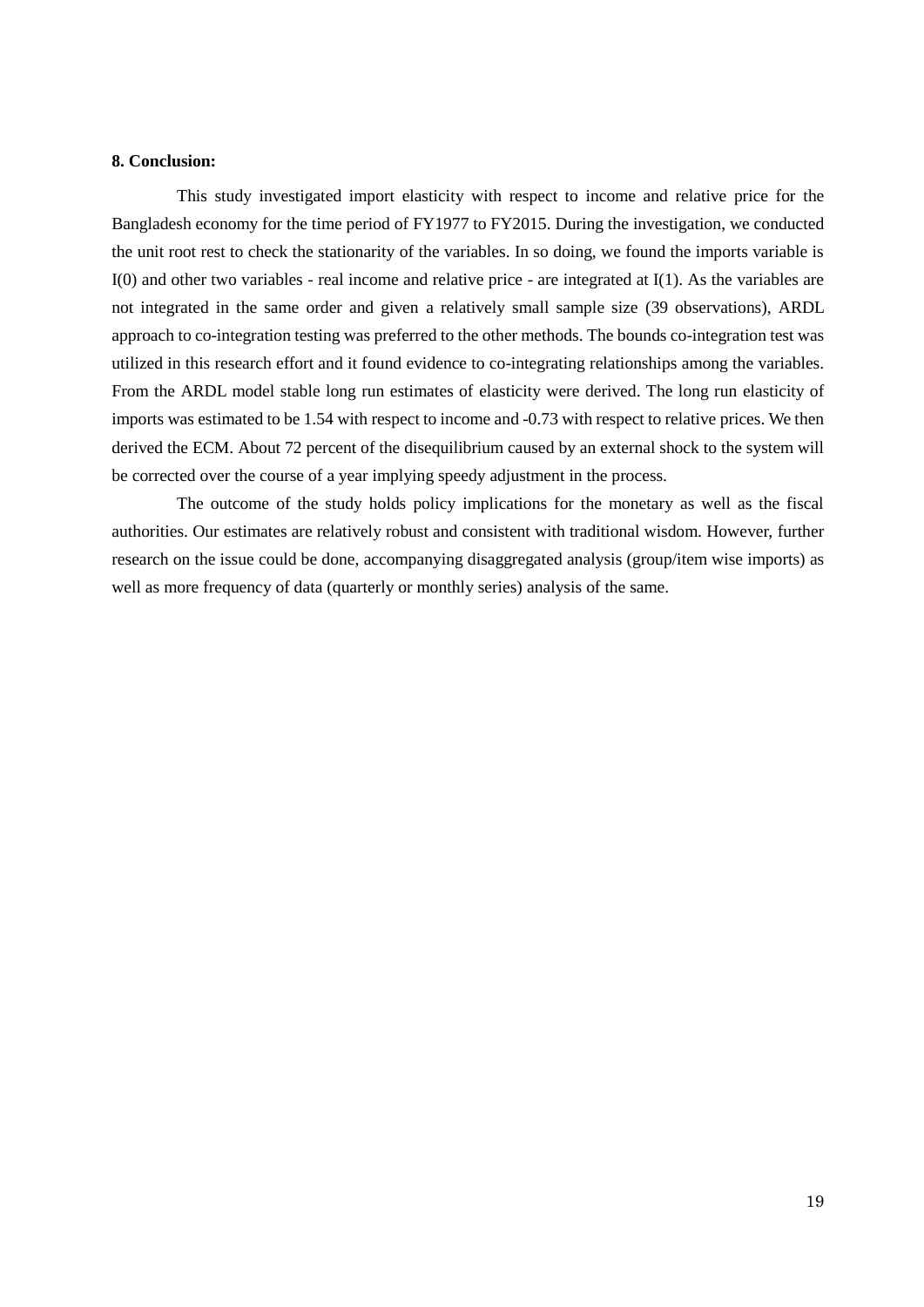# **References:**

- 1. Ali Amjad, Chani M. Irfan (2013). "Disaggregated Import Demand Function: A case Study of Pakistan", *International Journal of Economics and Empirical Research. 2013 1(1), 1-14.*
- 2. Annual Report (Different Issues). Bangladesh Bank, *An annual Publication of Bangladesh Bank.*
- 3. Baluch Khurram Ashfaq, Bukhari Syed Kalim Hyder(2012). "Price and Income Elasticity of Imports: The case of Pakistan", *State Bank of Pakistan Working Paper Series No-48, March 2012.*
- 4. Banerjee, A., J.J. Dolado, J.W. Galbralth, and D.F. Hendry (1993). "Co-integration, Error Correction and the Econometric Analysis of Non-Stationary Data", *New York: Oxford University Press*.
- 5. Dickey, D.A. and W.A. Fuller (1979). "Distribution of the Estimators for Autoregressive Time Series with a Unit Root", *Journal of the American Statistical Association*, 74, 427–31.
- 6. Dickey, D.A. and W.A.Fuller (1981). "Likelihood Ratio Statistics for Autoregressive Time Series with a Unit Root", *Econometrica*, 49, 1057-72.
- 7. Dutta S, Ahmed A (1999). "An Aggregate Import Demand Function for Bangladesh: A Co-integration Approach", *Appl. Econ., 31: 465-472.*
- 8. Dutta D, Ahmed N (2006). "An Aggregate Import Demand Function for India: A Co-integration Analysis", *School of Eco, and Poli, Science , The University of Sydney, NSW 2006, Australia.*
- 9. Economic Trends (Different Issues), Bangladesh Bank. *A monthly publication of Bangladesh Bank.*
- 10. Gujarati, D.N. (1995), "Basic Econometrics", *New York: McGraw-Hill.*
- 11. Hoque MM, *Y*usop Z (2010). "Impacts of Trade Liberalization on Aggregate Import In Bangladesh: An ARDL Bounds Test Approach", *J. Asian Econ., 21: 37-52.*
- 12. Hussain A. (2000). "Exchange Rates, Capital Flows and International trade: A Case of Bangladesh", Dhaka, Bangladesh; University Press Limited*.*
- 13. Hussain MN (2004). "Estimation of Import Demand Functions for Bangladesh Economy", *Econ. Affairs, 50(4): 225-233.*
- 14. Hye, Q.M.A and Mashkoor, M (2010). "Import Demand Function for Bangladesh: A Rolling Window Analysis", *African Journal of Business Management, 4, 2150-2156.*
- 15. Inder, B. (1993). "Estimating Long run relationship in economics: A comparison of different approaches", *Journal of Econometrics*, 57, 53-68.
- 16. Johnson, H. G. (1958). "International Trade and Economic Growth", Cambridge: *Harvard University Press.*
- 17. Khan, M.S., and K.Z. Ross (1977). "The Functional Form of the Aggregate Import Demand Equation" , *Journal of International Economics*, 7, 149-60.
- 18. Narayan, S., and Narayan, P.K. "Import Demand Elasticities for Mauritius and South Africa: Evidence from two recent cointregation techniques", *Discussion Paper No 09/03 Monash University, Victoria, Australia.*
- 19. Pahlavani, M., Wilson, E., & Worthington, A. C. (2005). "Trade-GDP nexus in Iran: An application of the autoregressive distributed lag (ARDL) model", Faculty of Commerce Papers, University of Wollongong, Australia. http://www.scipub.us/; and [http://ro.uow.edu.au/commpapers/144 Accessed](http://ro.uow.edu.au/commpapers/144%20Accessed%2005.09.06)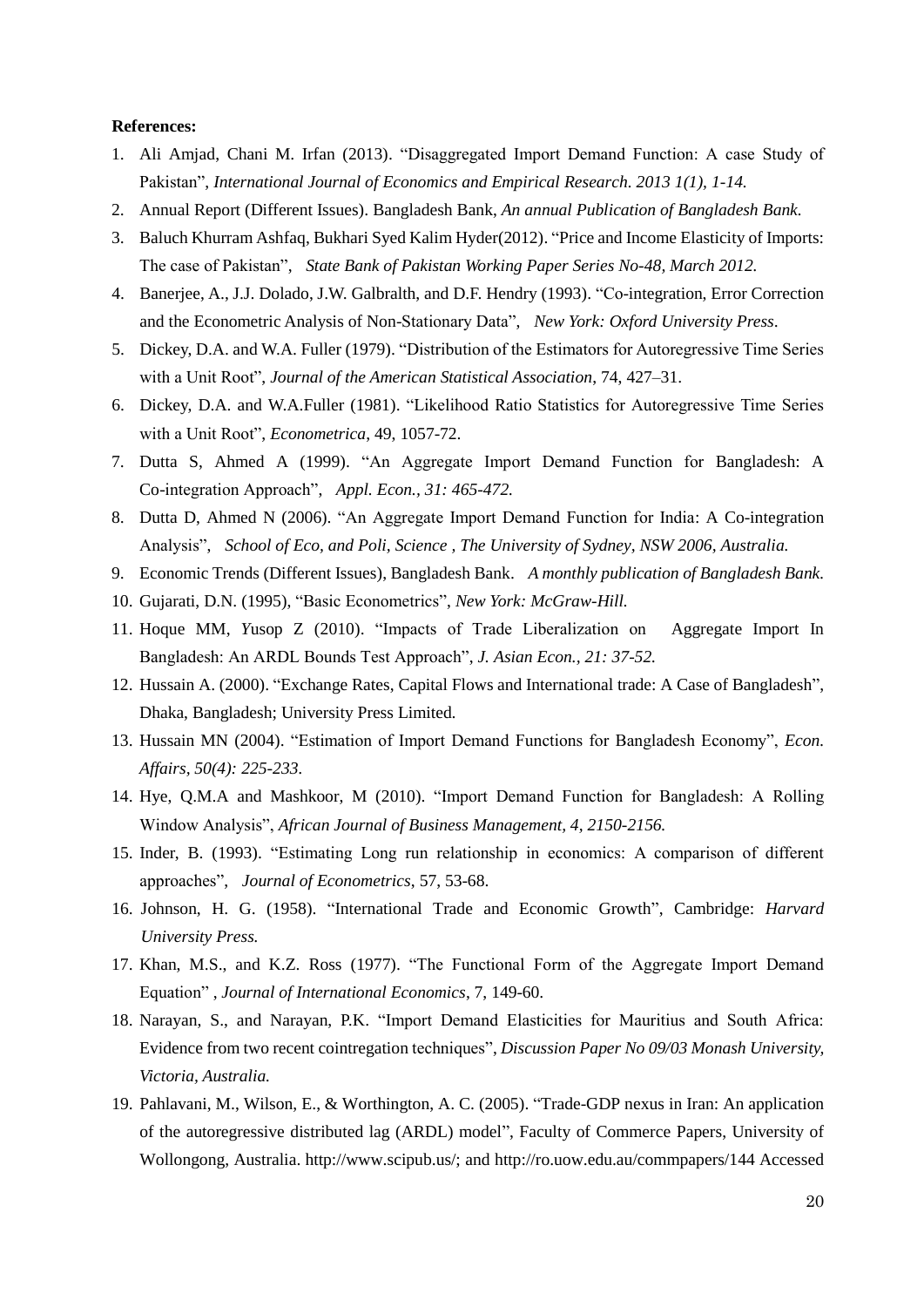05.09.06*.*

- 20. Pesaran, H., Y. Shin., and R. J. Smith (2001). "Bounds Testing Approaches to the Analysis of Level Relationships", *Journal of Applied Econometrics*, 16, 289-326.
- 21. Pesaran, M. H, and Y. Shin (1999). "An autoregressive distributed lag modelling approach to cointegration analysis", *Cambridge University Press*, Ch.11.
- 22. Pesaran, M. H., & Smith, (1998). "Structural analysis of cointegration VARS", *Journal of Economic Surveys, 12(5), 471–505.*
- 23. Pesaran, M. H., Shin, Y., & Smith, R. J. (2001). " Bound testing approaches to the analysis of level relationships", *Journal of Applied Econometrics, 16, 289–326.*
- 24. Reinhart, C. M. (1995). "Devaluation, Relative Prices and International Trade: Evidence from Developing Countries", *IMF Staff Papers, 42(2), 290-31*2.
- 25. Salas, J. (1982). "Estimation of the Structure and Elasticities of Mexican Imports in the Period 1961-1979", *Journal of Development Economics*, 10, 297-311.
- 26. Shareef, R and Tran V (2007). "An Aggregate Import Demand Function for Australia", *Working Paper 0708,School of Accounting, Finance and Economics, Edith Cowan University Australia.*
- 27. Shrestha, M. B., & Chowdhury, K. (2005). "ARDL modelling approach to testing the financial liberalization hypothesis", *Economics Working Paper Series 2005 (WP05-15). Australia: University of Wollongong, June.* [http://www.uow.edu.au/commerce/econ/wpapers.html Accessed](http://www.uow.edu.au/commerce/econ/wpapers.html%20Accessed%2020.11.06)  [20.11.06.](http://www.uow.edu.au/commerce/econ/wpapers.html%20Accessed%2020.11.06)
- 28. Zaman J U and Talukder S.I.. "Import Payments of Bangladesh: A Co-Integration Analysis" *, the paper is presented in BB seminar on 19-20 March 1996.*
- 29. Zhou Yan, Dube Smile (2011). "Import Demand Function: Evidence from CIBS", *Journal of Economic Development, vol-36, No-4, December 2011.*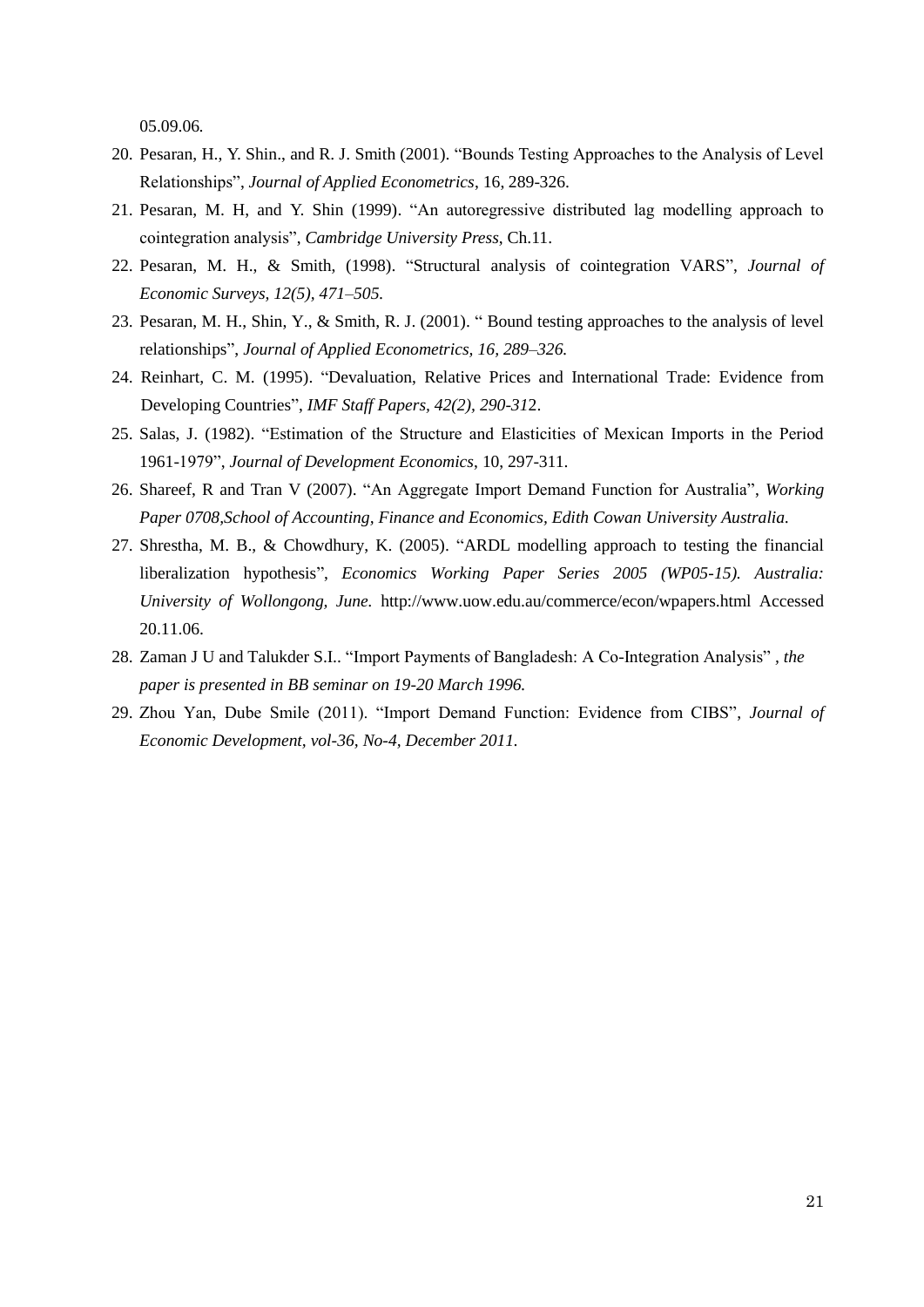# **Appendix-1**

Representation of CUSUM & CUSUMSQ:

Figure-A







Plot of Cumulative Sum of Squares of Recursive Residuals